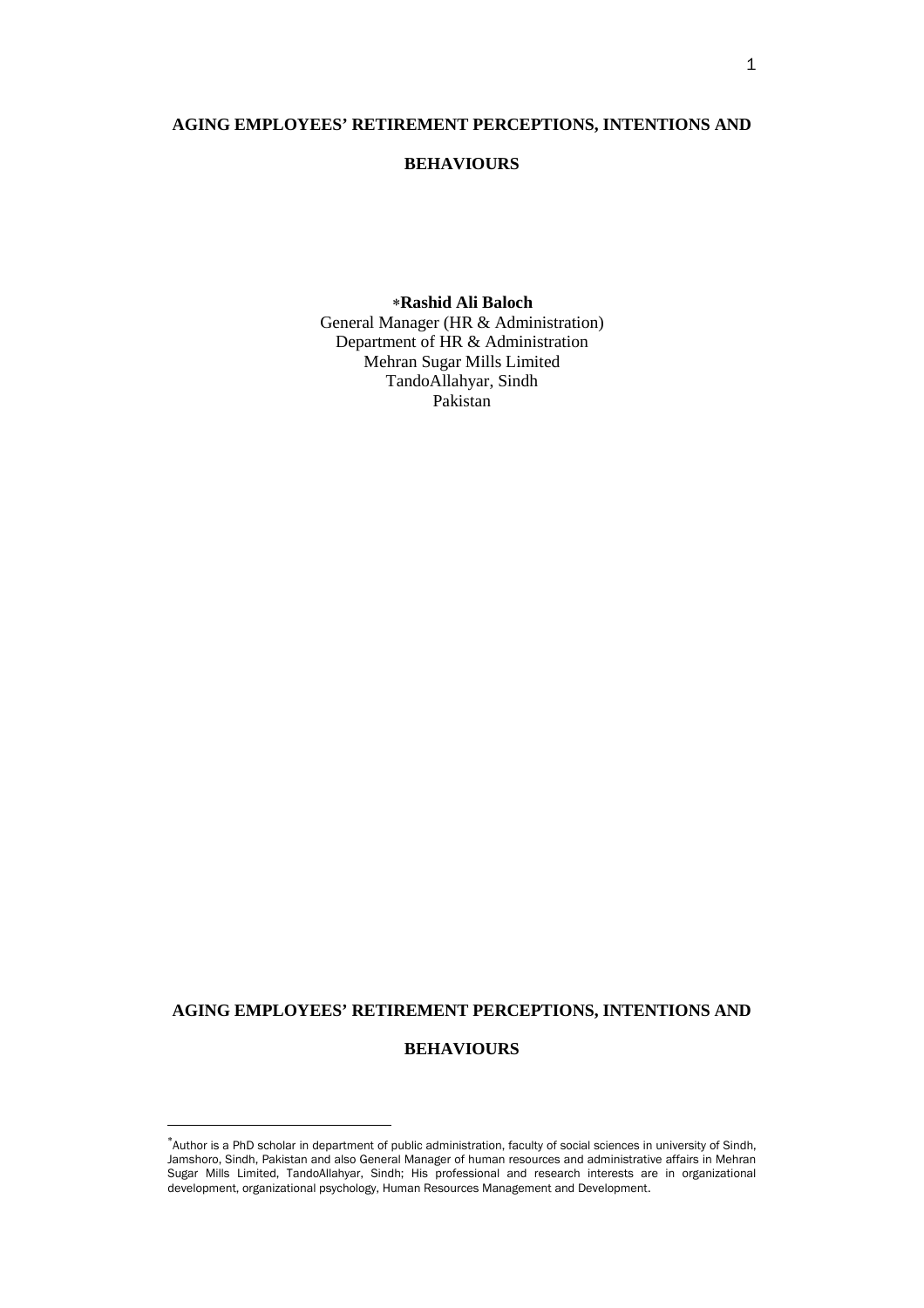### **ABSTRACT**

This study is designed to evaluate the source which develops perceptions, intentions and retirement behaviours in aging employees. Basically, this study is extending the earlier research on the subject. Job strain, job insecurity, perceived satisfaction of retired life is taken into account for the analysis of aging employees' self-directedness towards the retirement intentions and behaviors. 251 male participants qualified from the sugar factories to take part in this study aging from 35 to 65 years.Correlation statistics and Structural Equation Modeling were employed to obtain logical and comprehensive results. Findings suggest that adolescence age is not only and significant predictor for the retirement. Job strain, insecurity and perceived satisfaction on retired life accounted for retirement intentions and retirement behaviours.However, analyses revealed that the effect of retirement intentions on retirement behaviours was mediated by self-directedness. Organizations are most likely to affect by the timely or untimely retirement of such employees and therefore they have their interest and concerns over the issue. Similarly, the perception that developed in the mind of aging employees who are close to their superannuation age (proximity to retirement) is important factor to be analyzed.

### **1. INTRODUCTION**

# *"It is not true that people stop pursuing dreams because they grow old, they grow old because they stop pursuing dreams" [\(Gabriel GarcíaMárquez\)](https://www.facebook.com/GabrielGarciaMarquezAuthor?ref=stream).*

In every organization employees continue to age and retirement becomes predetermined phenomena and reality. In this study we examined the most important and valuable assets of this universe are aging peoples' retirement perceptions, intentions and behaviours. The most important asset of this universe are aged people because they already know how to become successful and why can't be successful. Therefore people are not like old machine or medicine that becomes useless after period of some times, they remains useful,essential and productive and fecund consultants for younger generation. Therefore we did not examined saving behaviours of aging employees but experience and knowledge selling or sharing behaviours of aging employees at proximity of their retirement, however this is not gerontology research but an attempt to gauge some social preretirementissues and associated factors.

**The concept of retirement, perspectives and predictors:Review of related literature**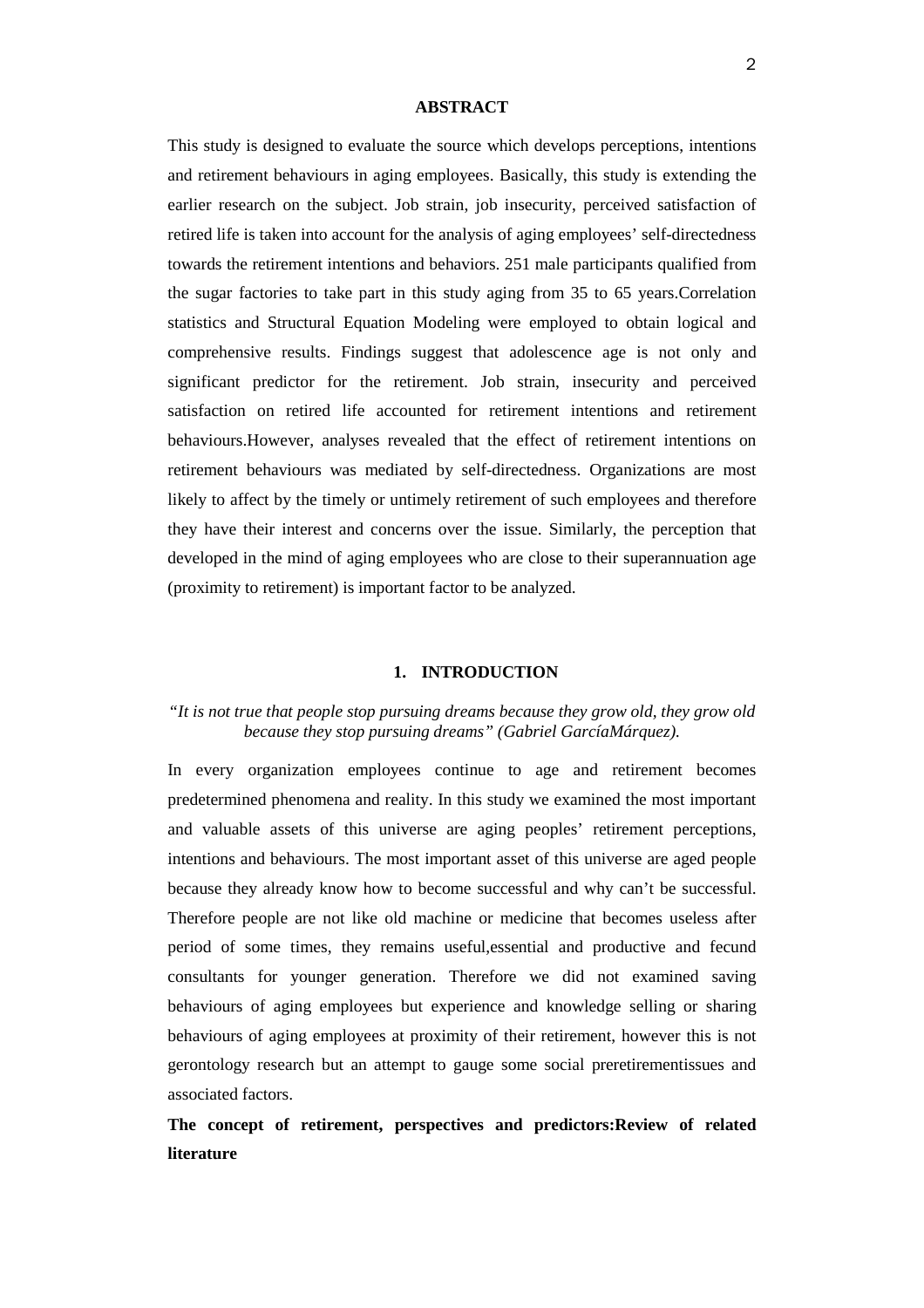Retirement represent an important life event in any employee's life, basically on or after the superannuation age, a person transits from one stage of life to another and this transition from world of work to state of inactiveness somewhat effects on the overall personality, collective behavior, quality of life, social connectivity, cultural approaches and ethical & moral values. "Retirement is then not an isolated stage of one's life; rather, it is a part of one's life history in which the past shapes the present" (Tougas, Lagace, La Sablonniere, & Kocum, 2004). The study revealed that positive attitudes of an employee towards the retirement are correlated with positive work experiences; "Retirement is then not an isolated stage of one's life; rather, it is a part of one's life history in which the past shapes the present" (Tougas, et al., 2004).

Atchley (1976) observed that employees at the age of superannuation begin to settle themselves to the forthcoming exit from their work environment and the associated social situation, whereas most retirees' tries to adjust with the situation as quickly as possible which might indicate that individuals already started their adjustment process prior to the actual retirement transition (Van Solinge & Henkens, 2005). To precludeanunsettling transition from work to retirement, employees can be expected to gradually disengage from their work and there is preretirement process existed (Evans et al., 1985).

During pre-retirement phase of employment, the forthcoming challenges that a common employee can face on retirement, becomes blurred and sensitivity of the issue surges as an outcome. However, "both the decision making process during the retirement transition as well as the actual retirement behavior are related to available resources"(Dingemans, 2012).

The economy, labour market, demographic changes, local culture, and social fabric are important to frame such metaphors. Management needs to evaluate the preretirement processes in such context. People are sensitive towards their work life, career and earning ability or capacity, researcher attempt to ascertain diverse sensitive aspects of pre-retirement behaviours and sentiments in employee and organizational perspectives and its likely impact on throughput. According to Mature Workforce Survey Results (2004) it has been revealed that a lot of companies are going to face challenges of short of skilled, knowledgeable and experienced employees due to their retirement which will be resulted in performance gaps and productivity loses in future. Further executives are unaware about substantial vacuum between agingemployees and "tangible business impact" that definitely affects the competitiveness of the organizations. Dr. DeLong, (2004) who collaborated with CPI in analyzing the results, observed,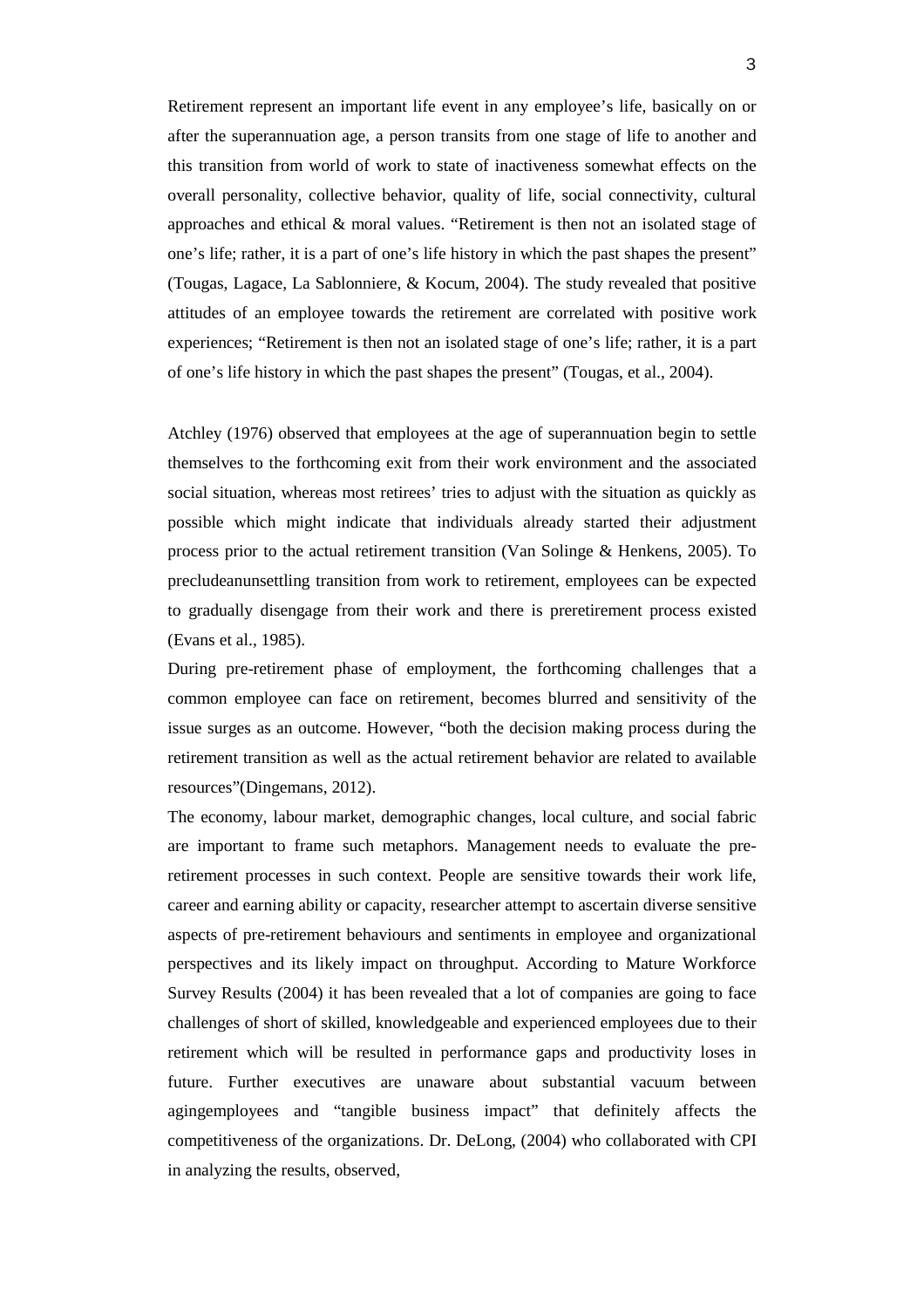*"Many leaders know their organizations will be hurt by the wave of retirements that's about to hit. But, right now, they aren't planning to invest in solutions to increase their ability to retain high-performing mature workers, or to recruit younger staff more effectively. Thus, we are looking at the ultimate predictable surprise when business performance suffers as critical capabilities are lost. What is most concerning is that industries that expect the most serious impacts from retirements seem least likely to change their recruitment and retention programs. My research shows much of the talent management infrastructure in place in large organizations is relatively superficial and not delivering the results needed to build long-term workforce and leadership capabilities" ("Mature Workforce Survey results," 2004, p-17).* 

The above survey results also showed that majority of aging employees from 64-75 years are willing to work if their health permits. Management found concerned about the potential of lost capabilities and the increased likelihood of skill shortages but they were failed to observed a clear connection between those threats and resulting risks of increased product costs or decreased service delivery capabilities" (DeLong, 2004).

The impact of age on physical and cognitive skills of worker and its transitions in productivity potential was seriously viewed in different studies as productivity is influenced by employees' physical and cognitive skills (Skirbekk, 2008); and In between 30-45 years of age, productivity is likely to reach on its peak (Jones, 2005), whereasworkers in their forties years of age are now being considered old (Allen &Pifer, 1993; One Voice, 1994).

Decrease in human physical conditions normally appears from the age of 45 onwards; however "physical skills obsolescence is particularly in manual jobs and often related to unskilled jobs (Hidding et al., 2004; Nauta et al., 2004). Although cognitive skills are significant and strong predictors of the smooth operations and productivity in the organization but still physical skills are important as it is less ambiguous to cognitive skills (Conen, Henkens, & Joop, 2012). Whilst it has observed that aging workers usually sense nervousness and exhaustion when they reach at age of superannuation and "felt free to admit doubts about the quality and demands of their jobs" (Ekerdt&DeViney, 1993, p. 41).

Contrariwise several studies ratified either a positive or a non-existent link between age and work performance (Avolio, Waldman&McDaniel, 1990; Forteza&Prieto,1994; Smith, 1990; Warr, 1994),"it was demonstrated that, as workers age, they either improve or do not change,in some cases, when there is a decline in basic capacities, it can be compensated for by experience" (Tougas, Lagace, La Sablonniere, &Kocum, 2004, p- 23). It is also evident that experience is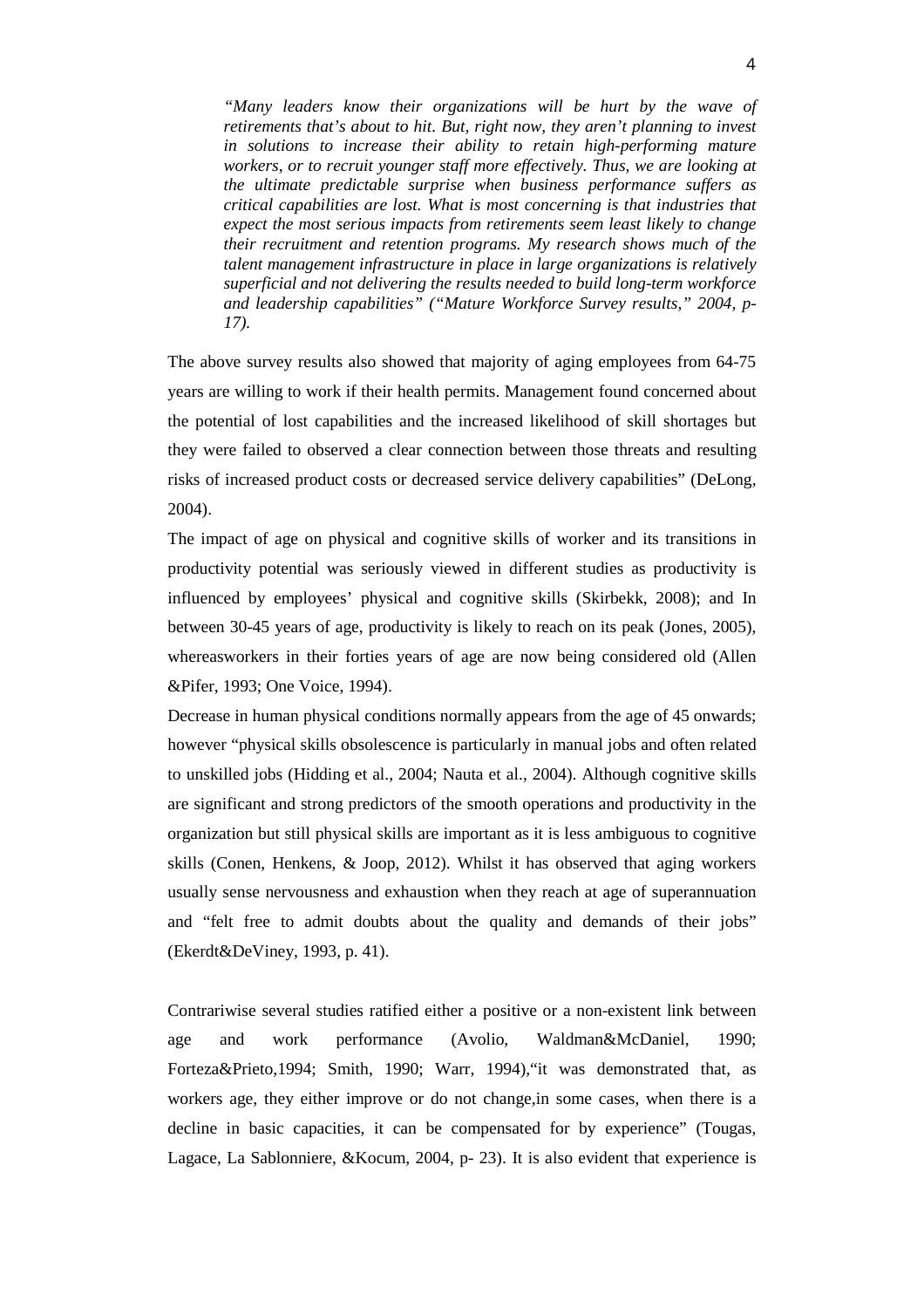better predictor of performance than age, regardless of high or low skill complexity

jobs (Avolio et al., 1990).

However, a recent study on Decline of functional capacity in healthy aging workers

in December 2012, found that;

"The main results of this study confirm that material handling, hand strength, and coordination tests are nonlinearly related with age in healthy workers. Overall, capacity of coordinative tests and strength tests decline faster in subjects of 45 years of age and older compared with younger than 45 years of age. Static tests do not decline with higher age and energetic capacity appears to decline already before 45 years of age. Together, all these physical factors are responsible for a decreased capacity for work after 45 years of age; however, in most cases, functional capacity of aging workers was sufficient to meet their work demands" (RemkoSoer, 2012, p-2331).

This relationship of age and performance is however complicated (Tougas, Lagace,

La Sablonniere, & Kocum, 2004). Weldman&Avolio (1986) defined this association

as;

*"Although chronological age may be a convenient means for estimating performance potential, it falls short in accounting for the wide range of individual differences in job performance for people at various stages"(Waldman &Avolio, 1986, p. 37).* 

It may be perceived that such discrimination on the basis of age at workplace lowered the self-esteem among aging employees. Mutran and colleagues revealed in their study that "positive work experiences are linked with positive attitudes toward retirement".

Retirement is then not an isolated stage of one's life; rather, it is a part of one'slife history in which the past shapes the present (Elder, 1995; Moen, 1996). This is also revealed in a study that a positive work environment always has positive impact on aging employees' retirement processes (Atchley, 1993).

# **HYPOTHESES**

The conceptual framework of this study regarding the aging employees' retirement intention and its impact on work environment is shown in Figure 1.

# **Figure 1 Conceptual Model**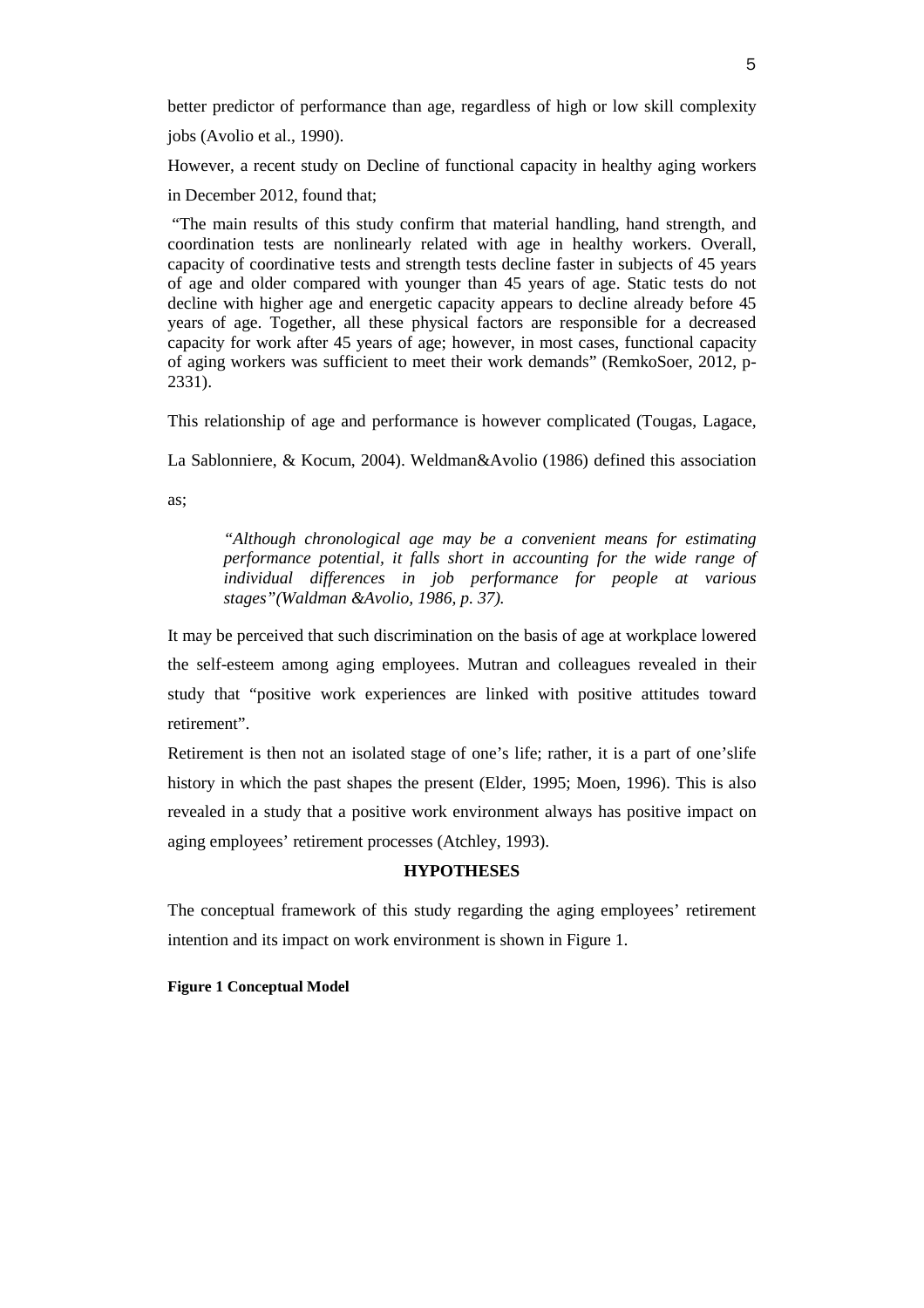

**Aging employees' physical strain, Job insecurity and Self-directedness**

Health issues are found to be very important predictors of early retirement, particularly aging employees "perceived it as a health investment strategy" (Feldman, 1994; Henkens, 1999, Wang & Shultz, 2010). As hypothesized by Desmette and Gaillard (2008) that dueto physical constraints, decremented amount of working capacities and increased valuation of leisure time, aging employees are expected to be less motivated and less working orientated, therefore a higher level of preretirement work disengagement can be seen. "Physical job strain, low autonomy in the task, and low commitment to the organization consistently appear to be associated with retirement intentions and/or behavior" (Gaillard, 2008, p-169).

Job insecurity is directly related with decreased mental and physical health (Cheng & Chan, 2008; Sverke, Hellgren, &Näswall, 2002), employers are also tend to discriminate against aging employees under the perception that older employees are less flexible, less productive and costly (Taylor & Walker, 1994; Van Dalen et al., 2009). Cognitive or affective Job insecurity  $(1 + 1)e$  $(1 + 1)e$  $(1 + 1)e$  as differentiated by Anderson &Pontusson, 2007) both resulted in mental and physical health conditions and it is increased in precarious workplace, in particular. From the employer viewpoints, aging employee of 65 years physical strength decrease from 25-30%, flexibility decreases from 18-20% and sight deteriorates from all aspects, therefore 50% chances of job loss are there and job insecurity so likely to arise in the mind of aging employees.Aging employees' physical constraints and decreased performance capacities develops a sense of job insecurity in their minds.

<span id="page-5-0"></span> <sup>1</sup> *"Anderson Pontusson (2007: p-214) suggests distinguishing 'cognitive job insecurity', which "is an individual's estimate of the probability that he or she will lose their job in the near future", from 'affective job insecurity", which "refers to worry or anxiety about loosing one's job". The latter is considered to be a function of the former and individuals' perceptions of the consequences of loosing their jobs. The two dimensions of subjective job security might be affected in different ways by properties of older workers' social context" (Karsten Hank & Marcel Erlinghagen, (2009: p-13) Mannheim Research Institute for the Economics of Aging)*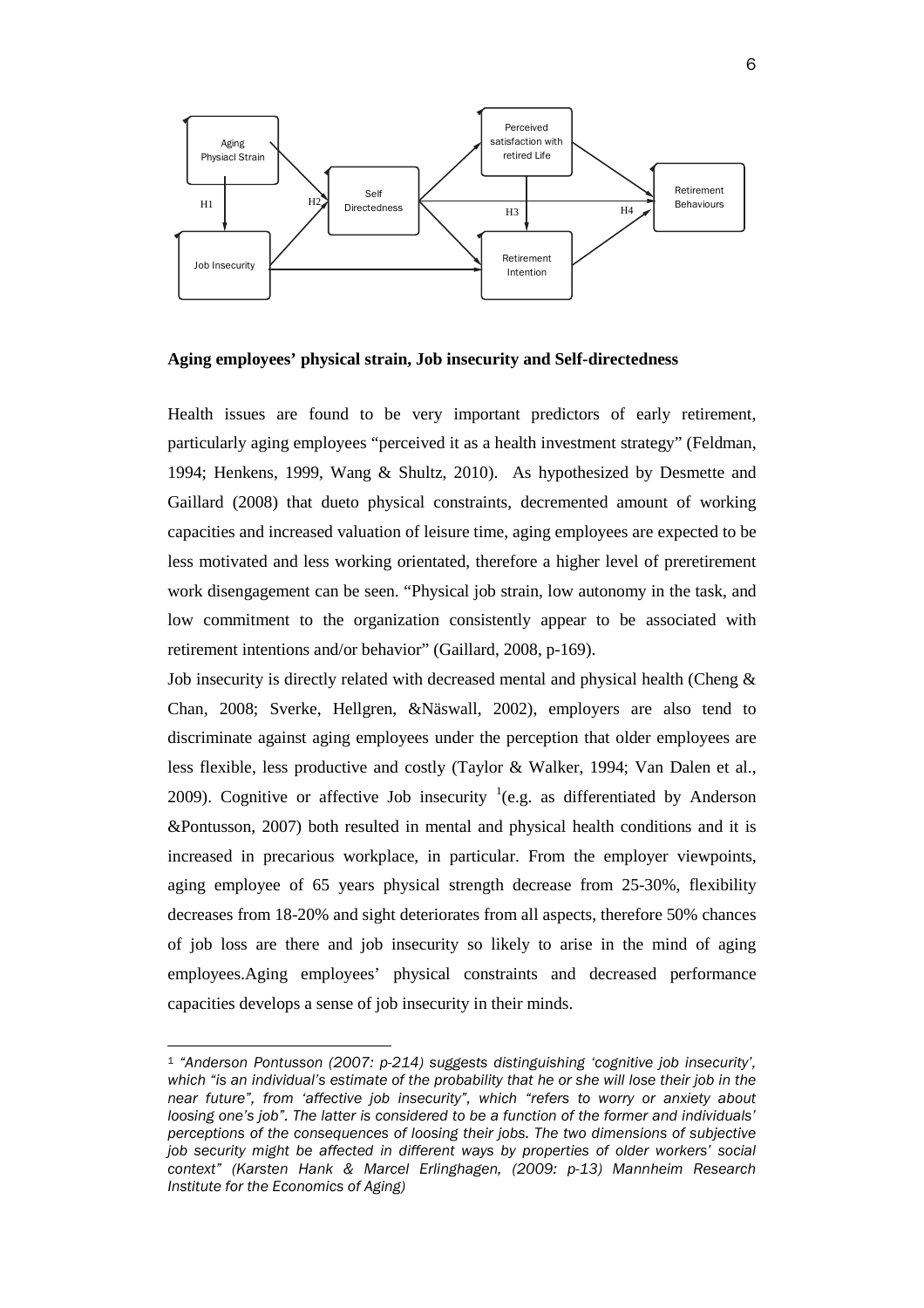In order to demonstrate this sense of job insecurity, people used to take "personal responsibility in managing their career and to obtain psychological success (Hall, 2005); and Individuals who are self-directed in developing career paths are more likely to select those jobs enabling them to achieve personally meaningful careerrelated decisions" (Coen, Forrier, & Sels, 2013). In another study Park (2007) concluded that physical exertion and job insecurity is major predictor of physical strain.

Therefore physical strain and job insecurity is important predictor of self-directedness which leads to retirement intention decisions or behaviours.

*H1. Physical strain is significantly correlated with perceived job insecurity.*

*H2. Physical strain and perceived job insecurity contributes significantly towards self-directedness.* 

### **Retirement intention and perceived satisfaction with retired life**

Proximity to retirement influences aging employees to accelerate post retirement arrangements and search for areas where a retired person can dwell by the satisfaction with retired life.

Whilst, when aging employee perceived that they have nominal likelihood to further their career, job strain and age discrimination reduces their progression opportunities, they usually shift their attention from their work and career to the alternative of retirement. Studies postulated that when negative situation persists and aging employees lacks personal control to improve the situation and rise within, they use accommodative coping processes by disengagement and "they may focus on what they might gain instead of lose in a particular situation" (Brandstädter and Renner, 1990).

This is evident from several studies (Adams, Prescher, Beehr and Lepisto, 2002, Munderlein, Templer, Armstrong-Stassen and Cattaneo, 2010, Ybema and Koster 2013) that aging employees who has satisfaction with their work environment,work role and career has less inclination to accept retirement. Such older employees are more attached to their organization and work environment and want to keep continue their career. The satisfaction level determines the future of aging employees' desire for continue working or retiring from the work.

Retirement satisfaction is related with various factors and numerous psychological and sociological researchers have examined the retirement satisfaction relationship with other social variables. Relationship with spouse and family members, friends,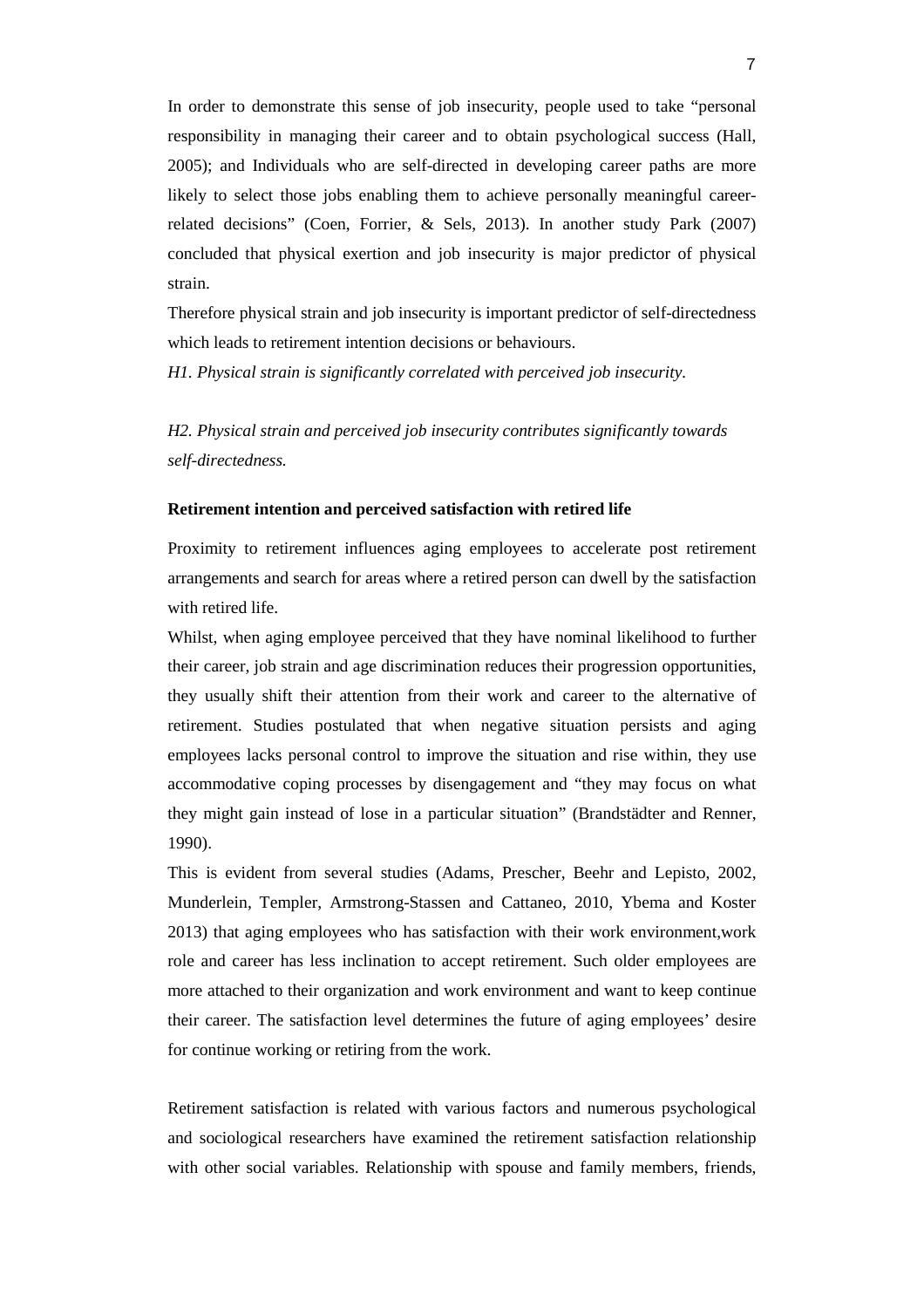society, leisure activities and planning were considered as important indicators for the perceived satisfaction with retired life (Elder et al., 1999). Perceived satisfaction with retired life usually linked with the adequacy of financial planning and it has a significant positive impact on the level of retirement satisfaction (Brunson, Snow & Gustafson, 1998). Similarly health was also considered as positive variable related to post retirement satisfaction (Atchley& Robinson, 1982; Taylor & Shore, 1995).

The perceived satisfaction of retired life mostly depends on the retirement planning and intentions (Dorfman, 1989; Cope, 1990; Knesek, 1992; Floyd et al., 1992; Reis & Gold, 1993; Cooper, 1993; MacEwen et al., 1995; Brunson, 1996; Gall, Evans and Johnson, 1997). Based on the above studies and assumptions it is conveniently assumed that aging employees who planned to get retirement has clear perception about to lead a satisfied retired life.

H3. Retirement intentions are significantly correlated with perceived satisfaction of retired life.

And in line with the preceding, it is also hypothesized that;

H4. Retirement intentions and perceived satisfaction with retired life positively relates with retirement behaviours

### **METHODS**

### *Participants & Procedure*

Participants ( $N = 251$ ) were male from different age group like 56 to 62 years were 54.6% ( $N = 137$ ), 63 years and above were 18.7% ( $N = 47$ ), 46 to 55 years were 13.9% (*N* = 35) and 35 to 45 years were 12.7% (*N* = 32). Ages ranged from 35 to 65 (Mean = 51; Mode = 55 and  $SD = .892$ ).

The sociological composition of the sample population comprising on 98% ( $N = 246$ ) were domiciled in rural areas with very obvious reason that mostly sugar factories are situated in countryside of this region and only 2% (*N*=5) were domiciled in urban areas of this region. 99.6% (*N*= 250) sample population was married and having large families, 50.6% sample population has 4 to 6 dependents and 42.6% has 7 or more dependent in their credit.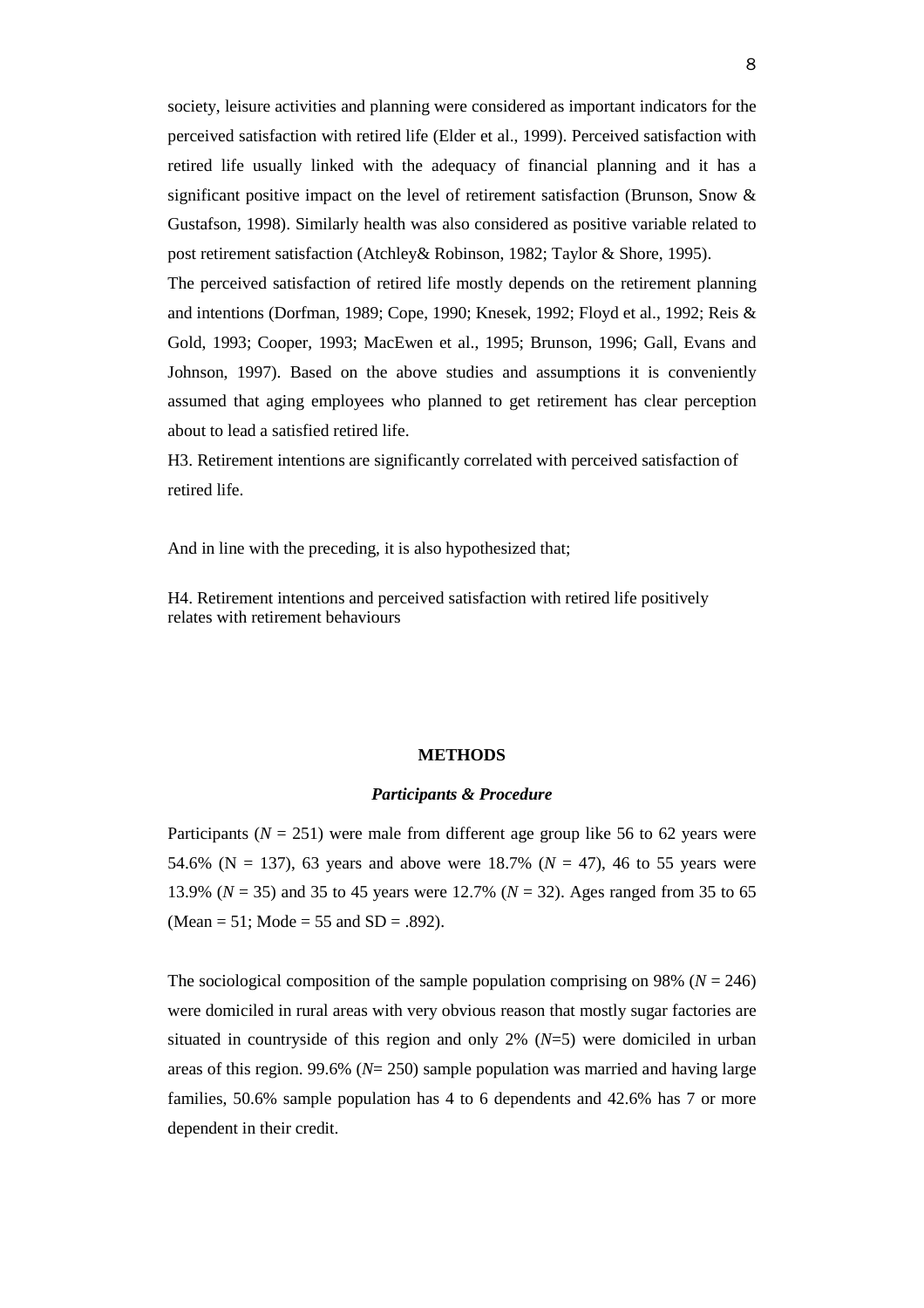Whereas 86.1% ( $N = 216$ ) were below 10 grade (Matric), 44.2% ( $N = 111$ ) were of supervisory level and 46.6% ( $N = 102$ ) were skilled workers. Total experience or service tenure was reported as 31 years  $\&$  above 49.4% ( $N = 124$ ), 21 to 30 years 25.5% (*N* = 64), 11 to 20 years 11.6% (*N* = 11.6), 6 to 10 years 7.6% (*N* = 19) and 1 to 5 years 6% (*N* = 15).Demographic details have summarized in Table1.

| Demography        | <b>Descriptors</b> | <b>Frequency</b> | Percent |
|-------------------|--------------------|------------------|---------|
| <b>Distance</b>   | $1-5km$            | 173              | 68.9%   |
|                   | 5.1-15km           | 61               | 24.3%   |
|                   | 15.1-30km          | 9                | 3.6%    |
|                   | 30.1km & above     | 8                | 3.2%    |
| <b>Marital</b>    | Unmarried          | $\mathbf{1}$     | 0.4%    |
|                   | Married            | 250              | 99.6%   |
| <b>Domicile</b>   | Urban              | 5                | 2.0%    |
|                   | Rural              | 246              | 98.0%   |
| <b>Dependent</b>  | 1 to 3 persons     | 17               | 6.8%    |
|                   | 4 to 6 persons     | 127              | 50.6%   |
|                   | 7 persons or above | 107              | 42.6%   |
| Age               | 35 to 45 years     | 32               | 12.7%   |
|                   | 46 to 55 year      | 35               | 13.9%   |
|                   | 56 to 62 years     | 137              | 54.6%   |
|                   | 63 & above         | 47               | 18.7%   |
| <b>Experience</b> | 1 to 5 years       | 15               | 6.0%    |
|                   | 6 to 10 years      | 19               | 7.6%    |
|                   | 11 to 20 years     | 29               | 11.6%   |
|                   | 21 to 30 years     | 64               | 25.5%   |
|                   | 31 & above         | 124              | 49.4%   |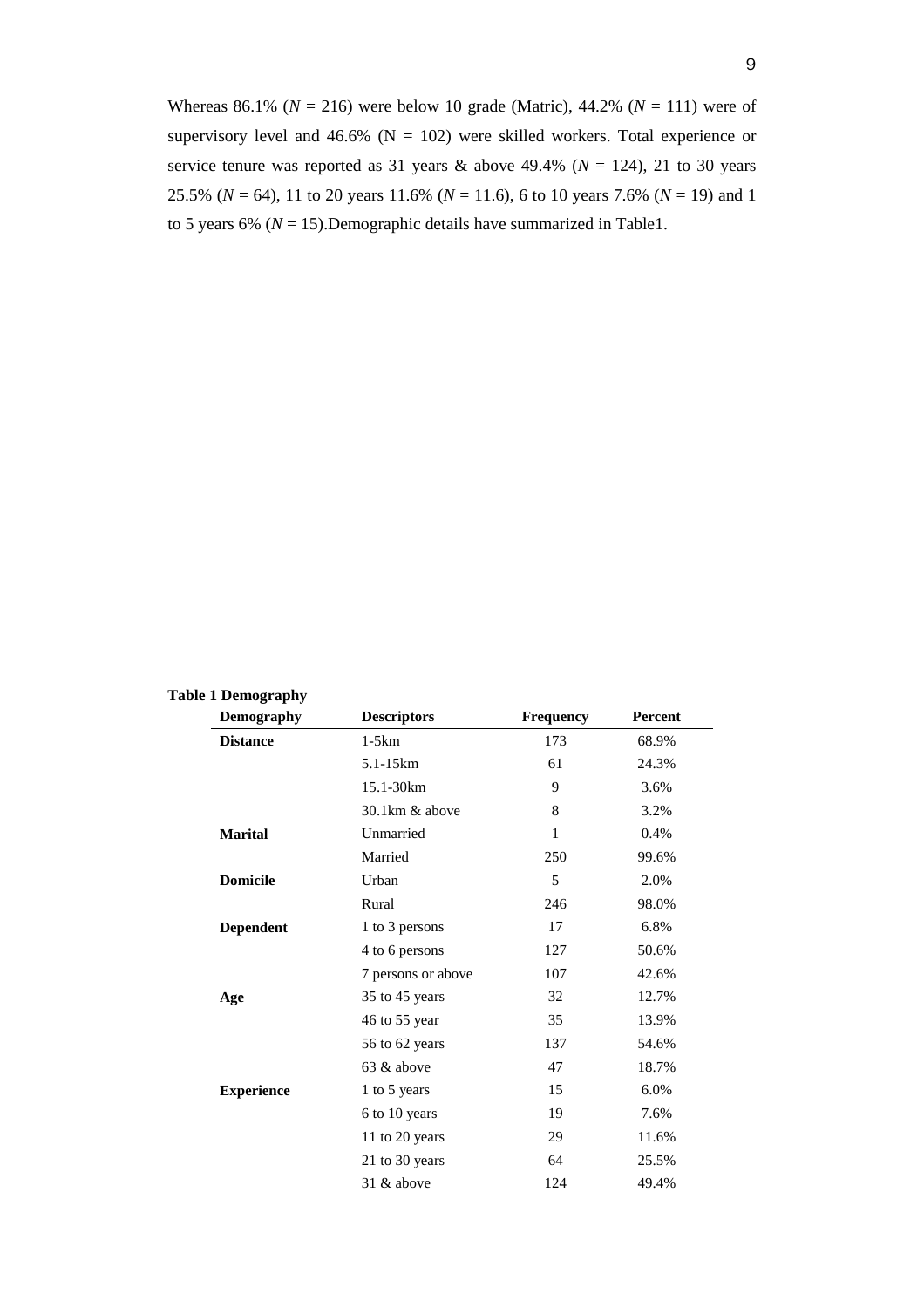| <b>BA</b> or Equallant | 1   | 0.4%  |
|------------------------|-----|-------|
| Matric-Intermediate    | 34  | 13.5% |
| <b>Below Matric</b>    | 216 | 86.1% |
| Manual Work            | 11  | 4.4%  |
| Clerical Work          | 16  | 6.4%  |
| Skilled Work           | 102 | 40.6% |
| Unskilled Work         | 11  | 4.4%  |
| Supervisory            | 111 | 44.2% |
| Total                  | 251 | 100%  |
|                        |     |       |

### *Instruments*

Retirement Behaviours:This scale was developed with four items rated on a LikertScale ranging from 1 (strongly disagree) to 5 (strongly agree). This four items scale of retirement behaviours (London, 1993) used to measure the ways aging employee behave, react and respond to work environment indicating their willingness for retirement. Sample items are 'I think retirement of employee triggers a change in the organizational culture and work behaviour?' and 'I don't want work at the age of 62 because it would be difficult to do hard and physical work?In reliability analysis the Cronbach's alpha for this scale was found = .96.

Retirement Intention: To measure retirement intention variable, we utilized four items taken from Coen, Forrier, & Sels (2013) on 5 points likert sacale. In this scale we assess workers intentions for the retireement. The sample items were "To what extent you will feel at ease in your new role as a retiree?" and "If I were dismissed, I would immediately start searching for another job" (reversed scored). In ther study (Coen, Forrier, & Sels, 2013) the scale's reliability was acceptable .61, whereas in this scale Cronbach's alpha was = .81.

Satisfaction with retired life: To measure satisfaction with retired life we adopted Diener, Emmons, Larsen & Griffin (1985) scale for satisfaction with life. The three items scale was containing items like "If they propose me to leave the labor market tomorrow, I will seriously consider to do so" and "For a long time now, working is no longer my main concern". Previous studies (Tougas, Lagace, La Sablonniere, &Kocum, 2004; Mutran, Reitzes, & Fernandez, 1997) the reliability of the scale was set at .85, whilst in this study Cronbach's alpha was = .94.

Physical strain of the job: The physical strain of the job and the tasksundertaken by the job play a role, therefore this measure has coherence with Karasek's Job Content Questionnaire (JCQ) (Karasek 1985). Accordingly, this was measured by three items on 5 point Likert scale coded from 1 (strongly disagree) to 5 (strongly agree), used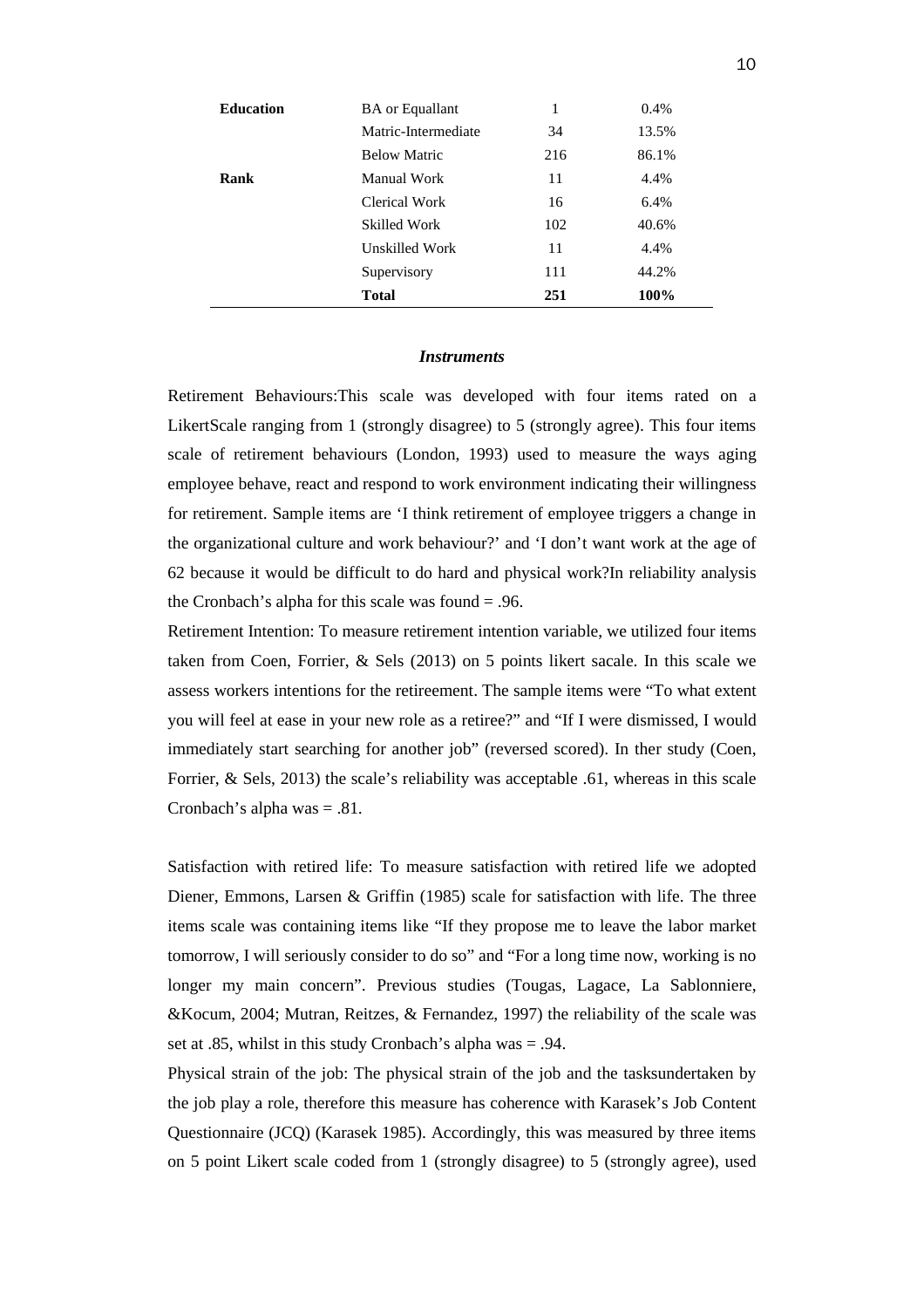and adopted from Blekesaume and Solem (2005) and an item developed by Karasek, (1985). Sample items contains "Your job requires a lot of physical effort", "You have to work in uncomfortable or tiring positions every day". In this scale Cronbach's alpha was  $= .90$ ,

Job insecurity in aging employees: Job insecurity was measured with three items from the JCQ Scale (Karasek 1985) and Job Insecurity Scale (De Witte, 2010) Sample itemsare ''I think I will lose my job in the near future'' and "your job security is good".The items were rated on a five-point Likert-type scale ranging from 1 (strongly disagree) to 5 (strongly agree), The Cronbach's alpha coefficient was .80, indicating good internal consistency (Nunnally& Bernstein, 1994).

Self-Directedness: We adopted three items from the scale created by Briscoe et al. (2006) to measure self-directedness. Each item was coded on 5 point Likert scale coded from 1 (strongly disagree) to 5 (strongly agree), and respondents had to specify to what extent they agreed or disagreed with each item. Sample items are "I am in charge of my own career" and "Ultimately; I depend upon myself to move my career forward". Since it is altered and modified subscale of Briscoe (2006) therefore in this scale coefficient alpha was = .61.

Control variables: In the analysis demographic variables of age, designation, career length, educational, marital status, functional leveletc are included as control variable because of their known effect and can be expected to confound relationships between outcome variables (Karasek and Theorell, 1990; Schaufeli and Van Dierendonck, 1994; Kasl, 2000). The age was used as a control variable due to its decisive nature for the retirement eligibility in Pakistan as the 60 and some provinces 62 years of age is set for official retirement. The rank (Functional level) and career length was included as dichotomous and continuous variables (Seitsamo 2010; Wang and Shultz 2010).

### **Results**

### *Statistical Analysis*

Analysis of data was conducted in two phases. Normality assumptions, linearity, descriptive statistic, correlation of observed variables were tested in due course. The data cleaning and screeningfor univariate outliers provides ease and support for the accuracy and consistency of analysis. Assumptions of linearity were verified between pairs of variables. We ensure that all steps from data administration, collection, entrance, coding and cleansing followed on spot and complete logical check in different phase of raw data evaluation process.Thus the data were well suited for parametric statistical analyses. Survey instrument consisting on 20 items measuring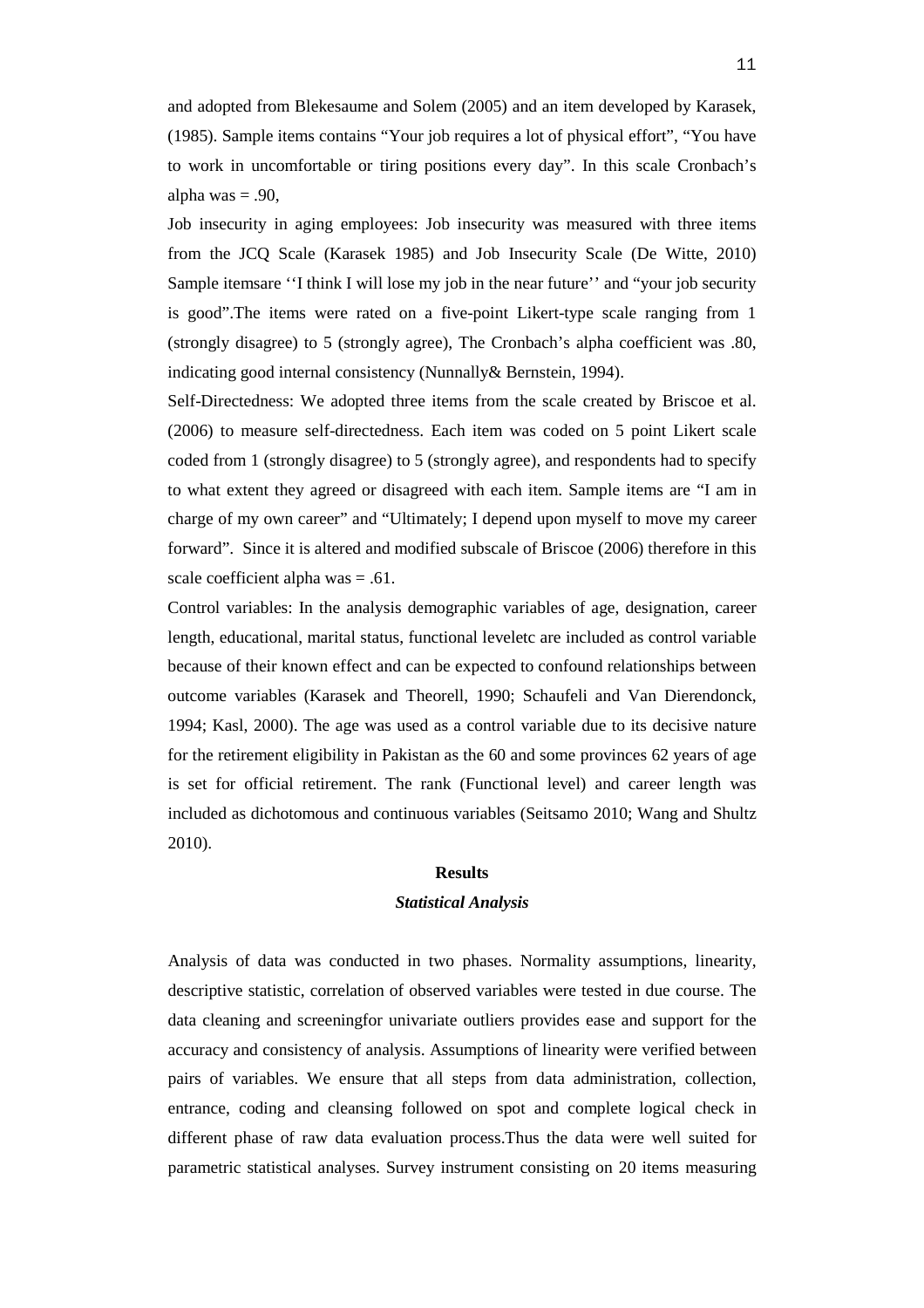retirement behaviours, retirement intentions, job security, self-directedness, physical strain of job andperceived satisfaction of retired life, distributed among five sugar factories' employees aging 35 to 62 & above. Total 350 questionnaire dispatched, 273 received and after cleaning and deletion of missing data 251 employees selected to participate in this study showing the response rate of 78%. The reliability of scale was found ( $\alpha$  =.85) for internal consistency among scales was higher to that level, whereas individual scales reliability varied from 96-74.Descriptive statistics however is shown in table 2.

| Table multimary of Descriptive blatistics |       |       |  |  |  |  |
|-------------------------------------------|-------|-------|--|--|--|--|
| Scale                                     | Mean  | SD    |  |  |  |  |
| <b>RTBH</b>                               | 3.340 | 1.164 |  |  |  |  |
| <b>RTIN</b>                               | 4.156 | 0.897 |  |  |  |  |
| <b>ASRL</b>                               | 3.458 | 1.308 |  |  |  |  |
| <b>PSOJ</b>                               | 3.626 | 1.204 |  |  |  |  |
| <b>JIAE</b>                               | 4.393 | 0.957 |  |  |  |  |
| <b>SDNS</b>                               | 3.636 | 1.083 |  |  |  |  |

**Table 2Summary of Descriptive Statistics**

## *NB: Scales ranged from 1 (Strongly Disagree) to 5(Strongly agree).*

RTBH= Retirement Behaviour; RTIN= Retirement Intentions; ASRL= Assumed Satisfaction of retired life; PSOJ= Physical Strain of job; JIAE= Job insecurity of Aging employee; SDNS= Self Directedness

Pearson Product Moment Correlation Coefficient (r) was applied and significantcorrelation among the independent variables was also observed in this analysis at the level of  $p < 0.01$ . Pearson correlation coefficient revealed strong positive correlation between assumed satisfaction on retired life  $r(251)=386$ .  $p=001$ , physical strain of job *r*(251)=.253. *p*=001, self-directedness *r*(251)=.201. *p*=001, and retirement behaviours. Whereas all these two variables and job insecurity in aging employeeare also significantly correlated with retirement intention, physical strain on job is also highly correlated with job insecurity in aging employees  $r(251)=.241$ . *p*=001. Whilst job insecurity is also strongly linked with and lead to self – directedness*r*(251)=.208. *p*=001.The results of Pearson's correlations among independent variables is summarized and shown in Table.3 with statistical mean, standard deviations and Cronbach's alpha of participants' responses.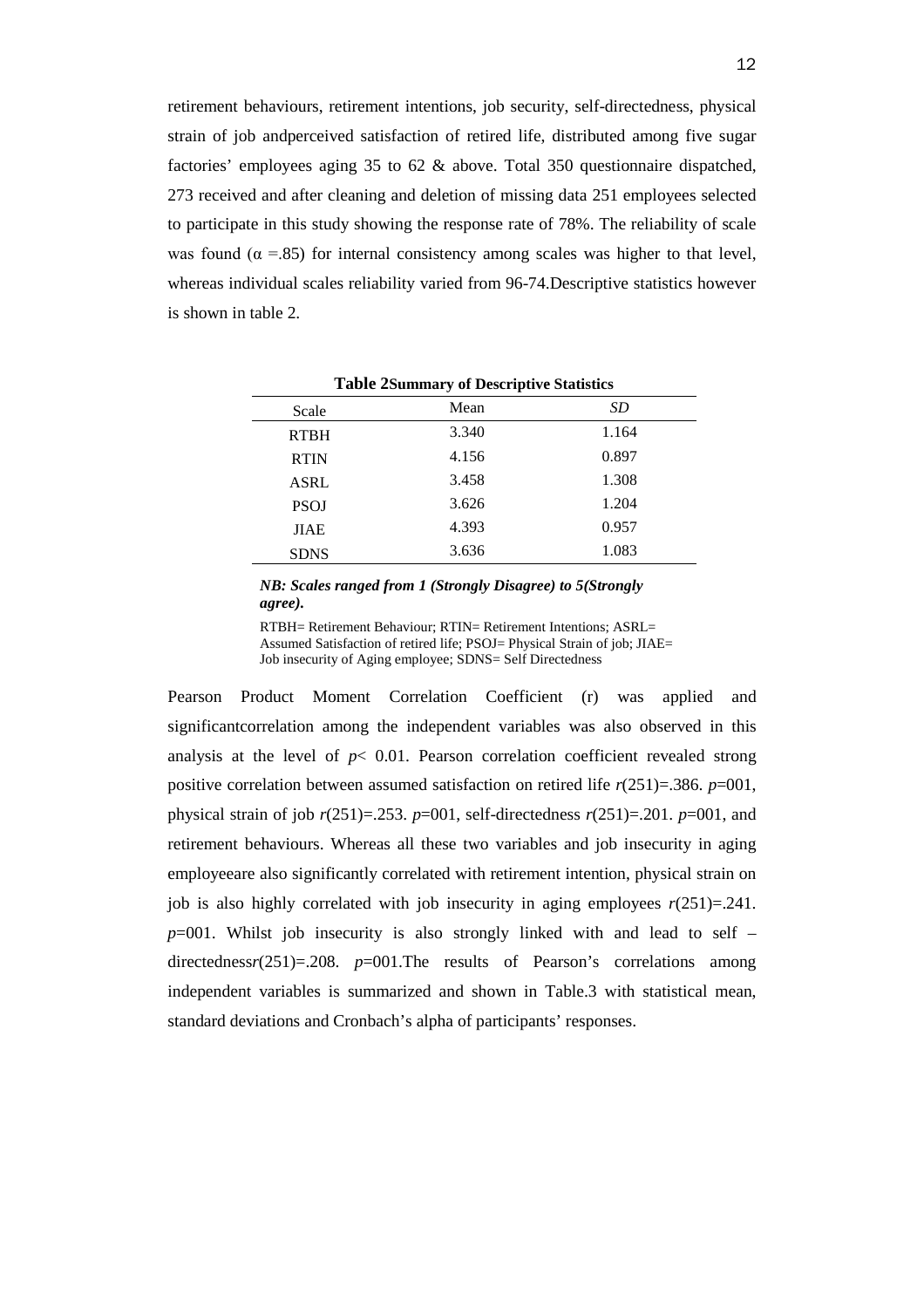|             | М     | <b>SD</b> | Alpha (Items)                                                       | 2     | 3        | $\boldsymbol{4}$ | 5        | 6        |
|-------------|-------|-----------|---------------------------------------------------------------------|-------|----------|------------------|----------|----------|
| <b>RTBH</b> | 3.340 | 1.164     | 0.961(4)                                                            | 0.074 | $.386**$ | $.253**$         | 0.074    | $.201**$ |
| <b>RTIN</b> | 4.156 | 0.897     | 0.816(4)                                                            | 1.000 | $.232**$ | $.314**$         | $.241**$ | 0.047    |
| <b>ASRL</b> | 3.458 | 1.308     | 0.946(3)                                                            |       | 1.000    | 0.525            | 0.116    | 0.090    |
| <b>PSOJ</b> | 3.626 | 1.204     | 0.895(3)                                                            |       |          | 1.000            | $.184**$ | 0.075    |
| <b>JIAE</b> | 4.393 | 0.957     | 0.774(3)                                                            |       |          |                  | 1.000    | $.208**$ |
| <b>SDNS</b> | 3.636 | 1.083     | 0.604(3)                                                            |       |          |                  |          | 1.000    |
|             |       |           | Correlation is significant at the $0.01$ level $(2 \text{-tailed})$ |       |          |                  |          |          |

**Table 3 Correlations & Alpha**

\*\* Correlation is significant at the 0.01 level (2-tailed)

RTBH= Retirement Behaviour; RTIN= Retirement Intentions; ASRL= Assumed Satisfaction of retired life; PSOJ= Physical Strain of job; JIAE= Job insecurity of Aging employee; SDNS= Self Directedness

> In order to test the uniqueness of concept of the study, all items were measured by exploratory factor analysis with the principal component factor and varimax rotation method. Purposes for utilizing rotation matrix of loading to obtain orthogonal factors and PCA employed to identify and compute composite scores for the factors; therefore principal component method was adopted.

> Coefficients absolute values below than .5 were suppressed as we were not interest in.KMO (Kaiser-Meyer-Olkin) measure of sampling adequacy suggested that the samples were factorable (KMO=.72), exceeding the generally recommended value of .6.Bartlett's test of sphericity was significant ( $\chi^2(190) = 4476.48$ , *p*<.01). For causal concept measurement, six factors extracted with an eigenvalue greater than 1.00 by calculating the mean scores of items, and Cronbach's alpha of all items scores was .85, that is above the largely accepted value of .70. Rotated component matrix is shown in table 4.

| 1 avit 7          |              |                |      |                |   |   |
|-------------------|--------------|----------------|------|----------------|---|---|
|                   | $\mathbf{1}$ | $\overline{2}$ | 3    | $\overline{4}$ | 5 | 6 |
| RTBH1             | .926         |                |      |                |   |   |
| RTBH <sub>2</sub> | .936         |                |      |                |   |   |
| RTBH3             | .917         |                |      |                |   |   |
| RTBH4             | .925         |                |      |                |   |   |
| ASRL1             |              | .818           |      |                |   |   |
| ASRL2             |              | .923           |      |                |   |   |
| ASRL3             |              | .916           |      |                |   |   |
| RTIN1             |              |                | .790 |                |   |   |
| RTIN <sub>2</sub> |              |                | .879 |                |   |   |
| RTIN3             |              |                | .824 |                |   |   |
| RTIN4             |              |                | .666 |                |   |   |
| PSOJ1             |              |                |      | .694           |   |   |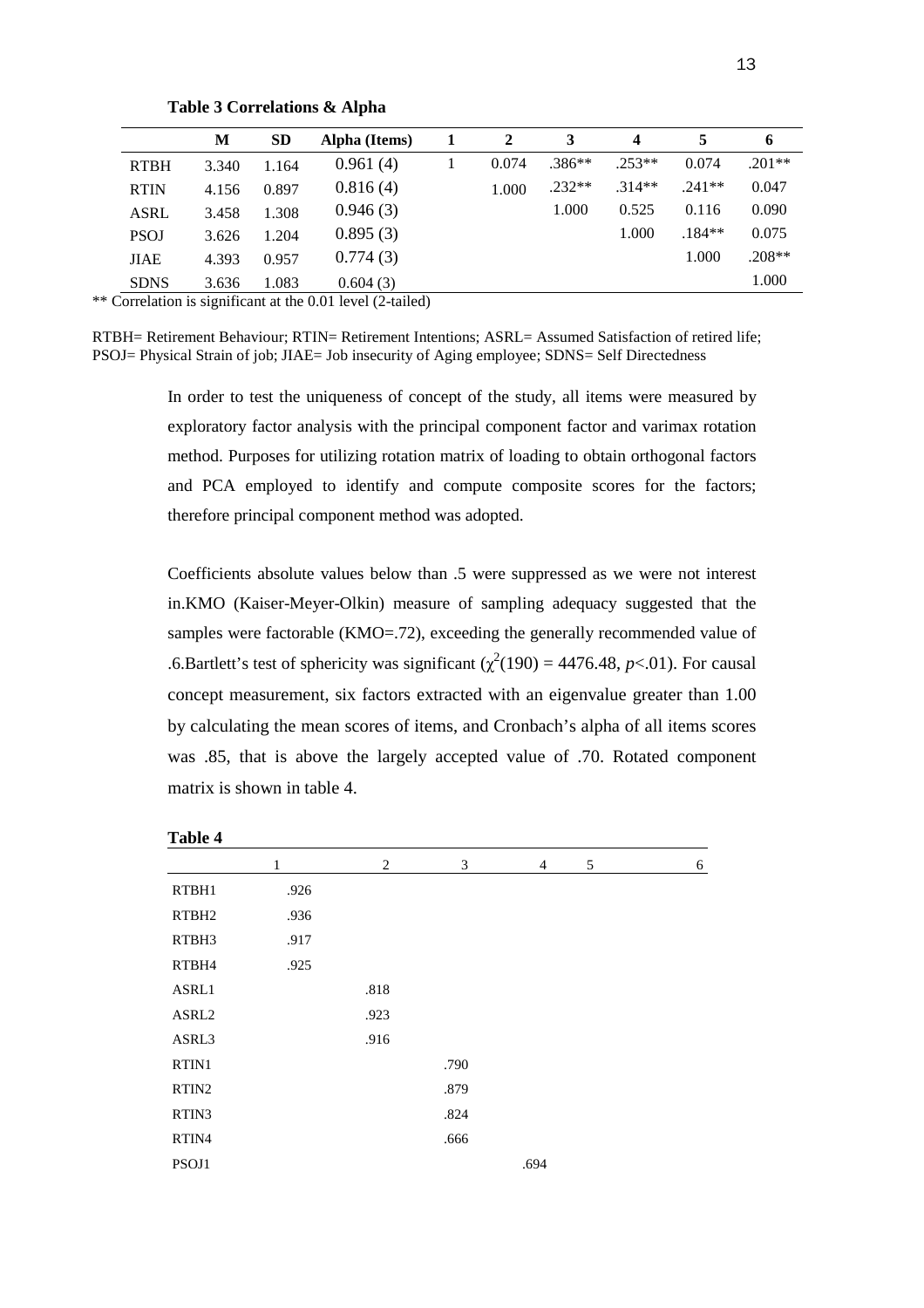| PSOJ2             | .918 |      |      |
|-------------------|------|------|------|
| PSOJ3             | .914 |      |      |
| JIAE1             |      | .891 |      |
| JIAE2             |      | .875 |      |
| JIAE3             |      | .676 |      |
| SDNS1             |      |      | .783 |
| SDNS <sub>2</sub> |      |      | .751 |
| SDNS3<br>.<br>.   |      |      | .677 |

Extraction Method: Principal Component Analysis.

Rotation Method: Varimax with Kaiser Normalization.

The skewness and kurtosis contained a tolerable range for assuming a normal distribution, approximately normal distribution was evident for the composite score data. The extracted factors were retained as high and neat loadings were observed, the internal consistency for each of the scales was examined using Cronbach's alpha. Six factors extracted and composite scores were created based on the items' mean.

In the second phase, to confirm the EFA (exploratory factor analysis) a Structural Equation Modeling (SEM) procedure was employed by using IBM: AMOS version 20, to test the correlation among the observed variables and hypothetical concepts. A multivariate regression model to reveal the relationships between a set of observed dependent variables (factor indicators) and a set of continuous latent variables (factors) was also utilized for confirmatory factor analysis because "CFA has become an essential tool for psychological researchers interested in construct validity" (Jackson, Jr, & Purc-Stephenson., 2009).

Model fit indices indicated significant results  $\chi^2(216, df=143)$ , CMIN=1.511. *p*>.001; TLI:  $\chi^2(216, N=251)=0.978, p=0.01; \text{CFI: } .983, RMSEA (95\%CI) \chi^2(216,$  $N=251$ )=.045,  $p=001$ ; tests were compared with  $\chi^2$  differences and the differences exceeded the threshold values, which suggested our model is statistically significant and fit.

The conceptual model tested on SEM and significant results confirms and validates the constructs. To analysis of covariances among factors the maximum likelihood method was utilized in convenience of goodness of fit indicators (GFI) with SRMR supplemented by TLI (Hu, Li-tze; Bentler, Peter M., 1998) and comparative fit between the hypothesized model and data was accordingly determined (Hoyle &Panter, 1995).In the final phase of the statistical analysis a bootstrap method was utilized to verify the strength of the estimators in the proposed model andthis statistical procedure producesconstant samples of the same size constructed from the initial sample  $(n = 251)$  and used in the case of small samples. Table 5 summarizes the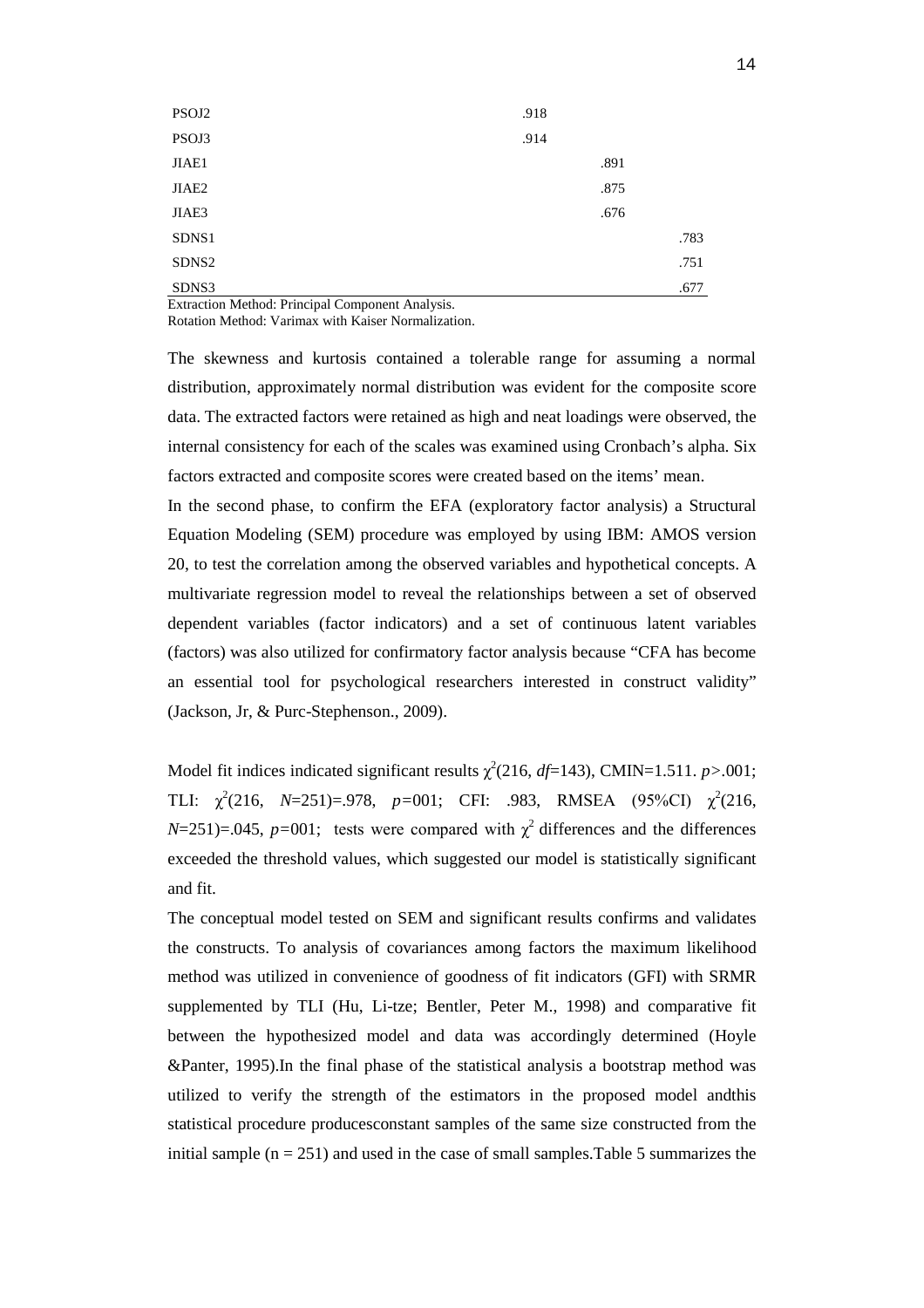|             |      |    | Table SSummary of Fit Statistics through Models |             |             |            |            |       |              |               |
|-------------|------|----|-------------------------------------------------|-------------|-------------|------------|------------|-------|--------------|---------------|
| Model       | P    | DF | $\chi^2$                                        | <b>SRMR</b> | <b>CMIN</b> | <b>GFI</b> | <b>CFI</b> | TLI   | <b>RMSEA</b> | <b>PCLOSE</b> |
| <b>ASRL</b> | .104 | 5. | 9.122                                           | .0287       | 1.824       | .986       | .992       | .992  | .057         | .351          |
| <b>RTIN</b> | .187 | 2  | 3.349                                           | .0212       | 1.674       | .993       | .990       | .990  | .052         | .371          |
| <b>SDNS</b> | .995 | 35 | 17.355                                          | .0219       | .496        | .996       | 1.069      | 1.069 | .000         | 1.000         |
| <b>JIAE</b> | .919 | 4  | .940                                            | .0055       | .235        | .999       | 1.012      | 1.012 | .000.        | .972          |
| <b>PSOJ</b> | .375 | 5  | 5.350                                           | .0266       | 1.070       | .992       | .999       | .999  | .0177        | .680          |

**Table 5Summaryof Fit Statistics through Models**

## **Figure 2Hypothetical Structural Equation Model**



Statistical analysis of data supported constructs and validates that physical strain on job leads to perceptions of job insecurity in the minds of aging employees which makes them self- directed to decide for retirement. Thus hypotheses 1 and 2 supported by the higher factor loadings fit indices of model. Figure 3 indicates the fit indices and hypothetical model; results are also displayed on path diagram using text macros.

Results also confirms that retirement intentions are significantly correlated with perceived satisfaction of retired life and retirement intentions and perceived satisfaction with retired life positively relates with retirement behaviours. The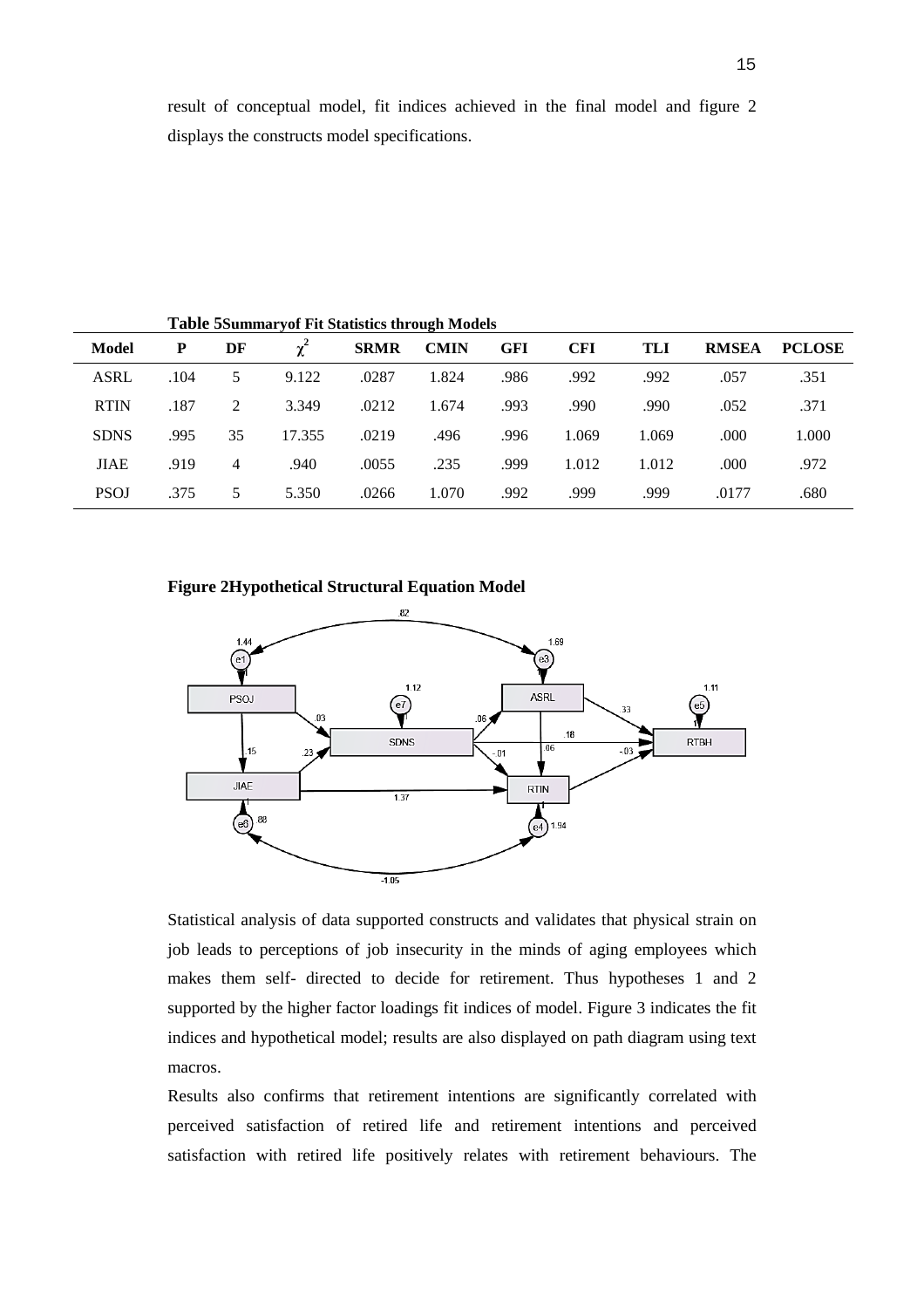retirement behaviours are outcome of job insecurity, physical strain and perceived satisfaction on retired life in the aging employees.



#### **Figure 3**

#### **DISCUSSION**

In this study we posited that retirement intention in aging employees instinctive because of physical strain As well, physical exertion appeared to increase the longterm likelihood of reducing work activities (Park, 2007), job insecurity, assumed satisfaction on retired life that influence the self-directedness and ultimately leads to retirement behaviours.

We consider Coen, et al., (2013) self-directedness presumptions about employability as un-employability instead of employability because Coen perception is based on the interpretation of aging employees focus of the labor market and of their own employability skills and attitudes and" actions of individuals are often more driven by their own perception of a situation than by the actual reality" (Coen, Forrier, & Sels, 2013, p-3). So in the same analogy, we assumed that aging employees are motivates to get retirement through their self –directedness with perceived satisfaction of retired life.Further we strongly concurred with the assumptions of COR (Control of Resources) theory concerning "more personal resources, have more sense of control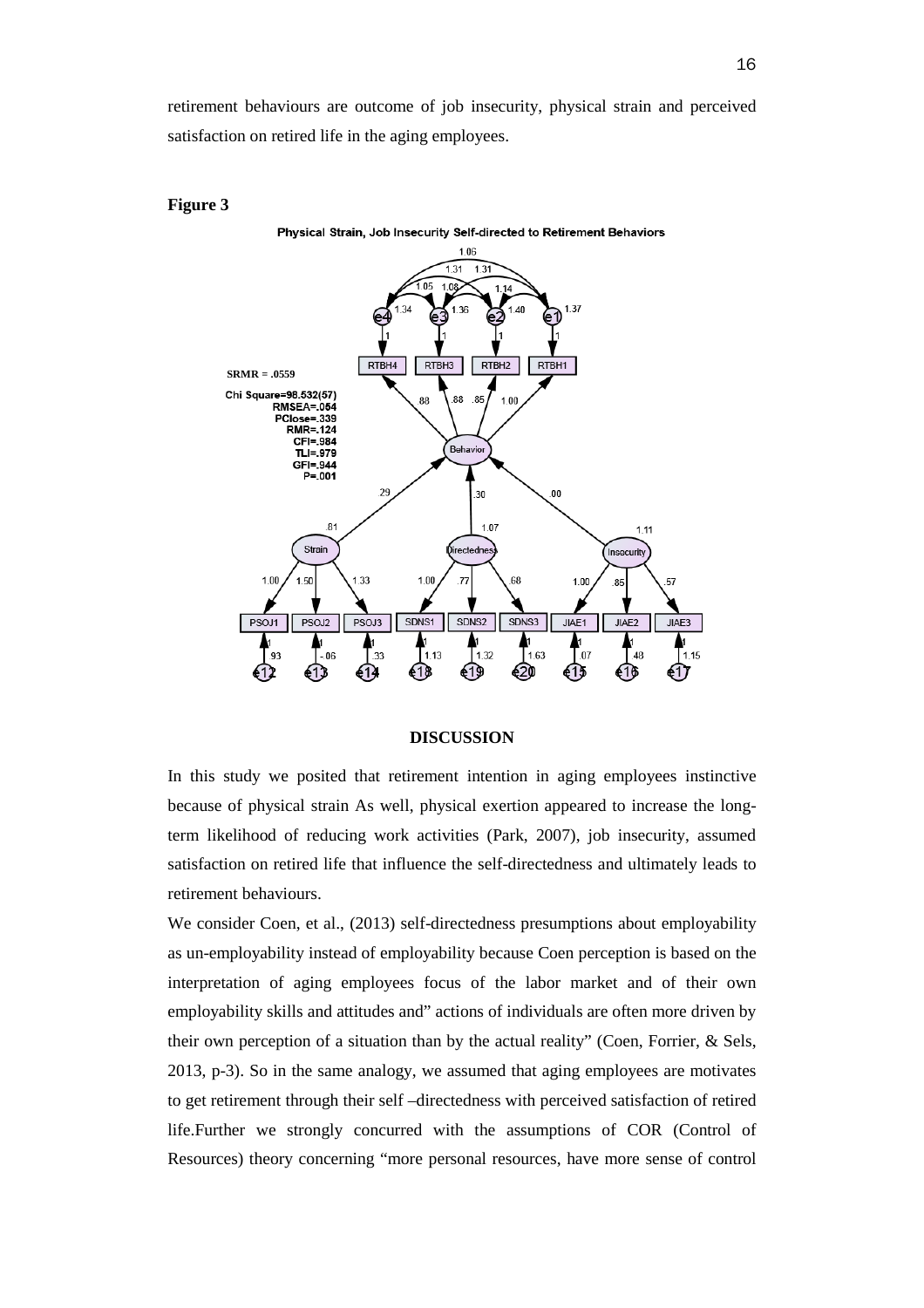over environment" (Hobfoll, Johnson, Ennis and Jackson, 2003); as retirement intentions always devolps when sense of controll over self, things, machines and environment lost to that extent.

Therefore, our study suggests that age is not a strong predictor of retirement but the ability of control is more significant factor of retirement than the age. Ability refers to natural tendency to do successfully, high degree of intelligence or competence (Encarta, 2009).

This study also support and validates the assumptions of Templer, Armstrong-Stassen and Cattaneo (2010) and Coen, Forrier, & Sels, (2013) that retirement intention are related with aging employees' satisfaction and attachment with their career.

We slightly differ with Coen et al., but supports Hall, 2004; Verbruggen and Sels 2008; De Vos, Dewettinck and Buyens 2009 and Colakoglu 2011 as we found that self-directedness relates with the career decision making ability not with the career satisfaction, which means that it is "*protean of careers in and out".*

We used age and experience as control variables because of their critical value in this study. This study revealed that aging employees with longer associations have more likelihood to change their career and intentions from employability to other career or retirement.

Very briefly we conclude with reiterations of some of the significant and valuable inferences; out of which mostly confirms and validates previous studies concerning the perceived job insecurity in aging employees is mostly related with the physical strain and that contributes towards the self-directedness.

This study also confirms the postulations that when an aging employee has perceived satisfaction about his retired life, he/she is more inclined for the retirement, as anticipated. Further aging employees with a perception of satisfied retired life, intended towards retirement are normally arise with retirement behaviours.In addition, age is not only predictor for the retirement.

#### **Recommendations, Limitations and Future Research**

This study has many potential limitations. First this study conducted amongst sugar factories of this region where majority employees are male and in this study only male employees participated. Secondly sugar factories are of the seasonal factoes nature and have limited effect on employees' performance of tasks. Thirdly,the data was obtained through mail and personal visits which may leads to change perceptions as longitudinal or experimental data is more useful for such studies. Fourthly, aging employees' attitudes has to be examined with multidimensional scale, so that social variables and milieu related to social representations also taken into account. Another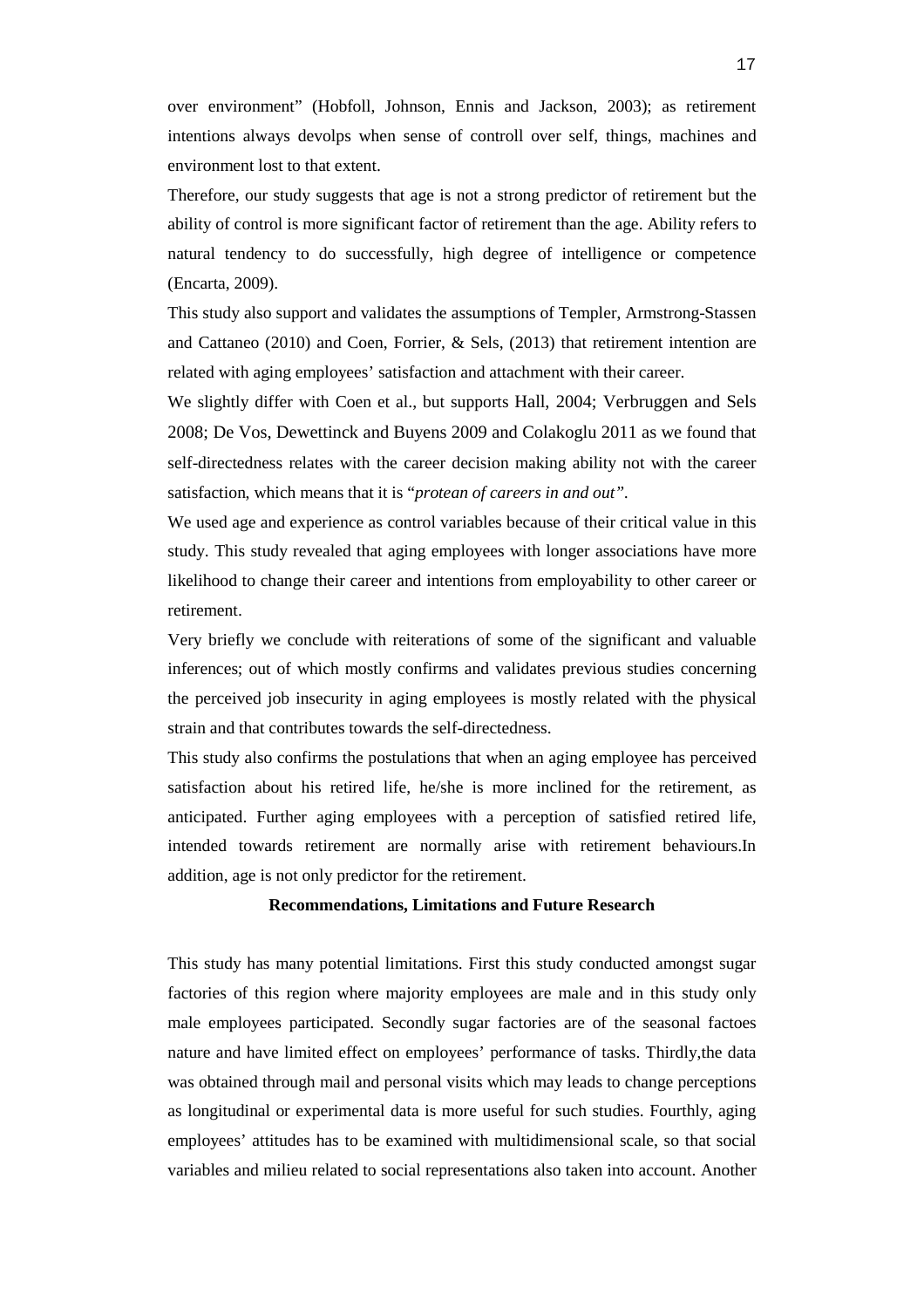reason of this approach is stem from the view that work experience also has an impact on life during and even after retirement.

Finally, aging employees' perceptions of preretirement and postretirement attitudes mostly depend and influenced on government social and financial policies towards employees' old age policies; therefore outcome of pre and postretirement perceptions, intentions, and behaviours may be diversified.

From a practical perspective, this study provides a layout base for the industrial organization, social welfare organizations and public services sections for employee old age perspectives and planning. Retirement issues are significant, particularly retirement of effective employees (persons) are very sensitive for the organizations and societies, so global criterion and arrangements for the preretirement, retirement and postretirement should be available for aging employees and community.Significant predictors for retirement and behavioral antecedents should be taken into account. Improvement of working conditions for the aging employees, respect, knowledge sharing, self-esteem and aging talent retention programs are way forward to retain skills and experience within the society and organization.

## **REFERENCES**

- Allen, J., & Pifer, A. (1993). Women on the front lines, meeting the challenge of aging America. Washington, DC: The Urban Institute Press.
- Atchley, R. C. (1976). The sociology of retirement. New York: John Wiley.
- Atchley, R. C. (1980). The social forces in later life: An introduction to social gerontology. Belmont, CA: Wadsworth Publishing.
- Atchley, R. C. (1993). Continuity theory and the evolution of activity in later adulthood. Aging, 4, 299-313.
- Atchley, R.C. & Robinson, J.L. (1982). Attitudes toward retirement and distance from the event. Research on
- Avolio, B. J., Waldman, D. A., & McDaniel, M. A. (1990). Age and work performance in non-managerial jobs: The effects of experience and occupational type. Academy of Management Journal, 33, 407-422.
- Blekesaume, M. and Solem, P.E. (2005), "Working conditions and early retirement: a prospective study of retirement behavior", Research on Ageing, Vol. 27, pp. 3-20.
- Brandstädter, J. and G. Renner (1990), 'Tenacious goal pursuit and flexible goal adjustment: Explication and age-related analysis of assimilative and accommodative strategies of coping', Psychology and Aging, 5 (1), 58–67.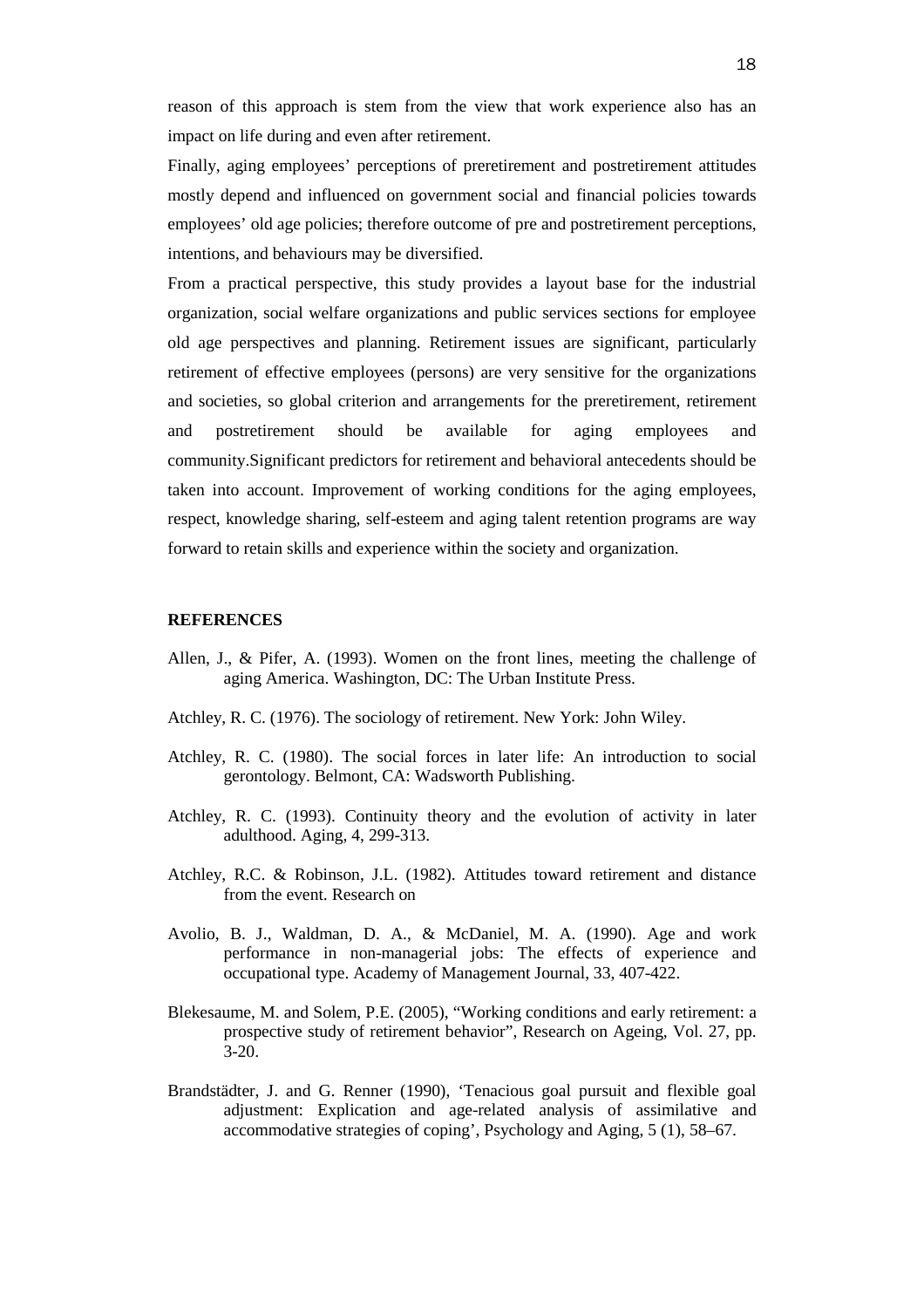- Briscoe, J. P., D. T. Hall and R. L. Frautschy DeMuth (2006), 'Protean and boundary less careers: An empirical exploration', Journal of Vocational Behavior, 69, 30–47.
- Brunson, B. H., Snow, M., & Gustafson, and F. Linnehan (1998) Time, person– career fit and the boundaryless career'. In C. L. Cooper & D. M. Rousseau (Eds.), *Trends in organizational behavior,* **7**, 63−78, Wiley: West Sussex, UK.
- Cheng, G. H. L., & Chan, D. K. S. (2008). Who suffers more from job insecurity? A metaanalytic review. Applied Psychology: An international review, 57, 272- 303.
- Coen, A. D., Forrier, A., & Sels, L. (2013). Studying retirement from a career perspective: are people who take charge of their career less inclined to retire? CAREER PERSPECTIVE, 136-143.
- Conen, W. S., Henkens, K., & Joop, S. (2012, May). Employers' attitudes and actions towards the extension of working lives in Europe. NETSPAR DISCUSSION PAPERS, pp. 1-36.
- Colakoglu, S. N. (2011), 'The impact of career boundary lessness on subjective career success: the role of career competencies, career autonomy and career insecurity', Journal of Vocational Behavior, 79, 47–59.
- Cooper, D. F. (1993). Retirement style, post-retirement work pattern and retirement satisfaction of Public School Administrators. Unpublished doctoral dissertation, University of La Verne.
- Cope, J. K. (1990). The intrinsic and extrinsic factors of job satisfaction in postretirement employment. financial well-being and financial satisfaction. Financial Counseling and Planning, 8(2), 1–12.
- Damman, M., Henkens, K., & Kalmijn, M. (2011, December). Do Older Workers Develop a Short-timer's Attitude Prior to Retirement? Evidence from a Panel Study. Netherlands Interdisciplinary Demographic Institute (NIDI),The Hague, Tilburg University, Department of Sociology, Tilburg, The Netherlands.
- De Cuyper, N., De Witte, H., Vander Elst, T., & Handaja, Y. (2010). Objective threat of unemployment and situational uncertainty during a restructuring: Associations with perceived job insecurity and strain. Journal of Business and Psychology, 25(1), 5\_85.
- DeLong, D. W. (2004). Lost Knowledge: Confronting the Threat of an Aging Workforce. New York: Oxford University PressGordon, Edward E., Winning the Global Talent Showdown, San Francisco: Berrett-Koehler, 2009.
- De Vos, A., K. Dewettinck and D. Buyens (2009), 'The professional career on the right track: A study on the interaction between career self-management and organizational career management in explaining employee outcomes', European Journal of Work and Organizational Psychology, 18 (1), 55–80.
- De Witte, H. (1999). Job insecurity and psychological well-being: Review of the literature and exploration of some unresolved issues. European Journal of Work and Organizational Psychology, 8(2), 155\_177.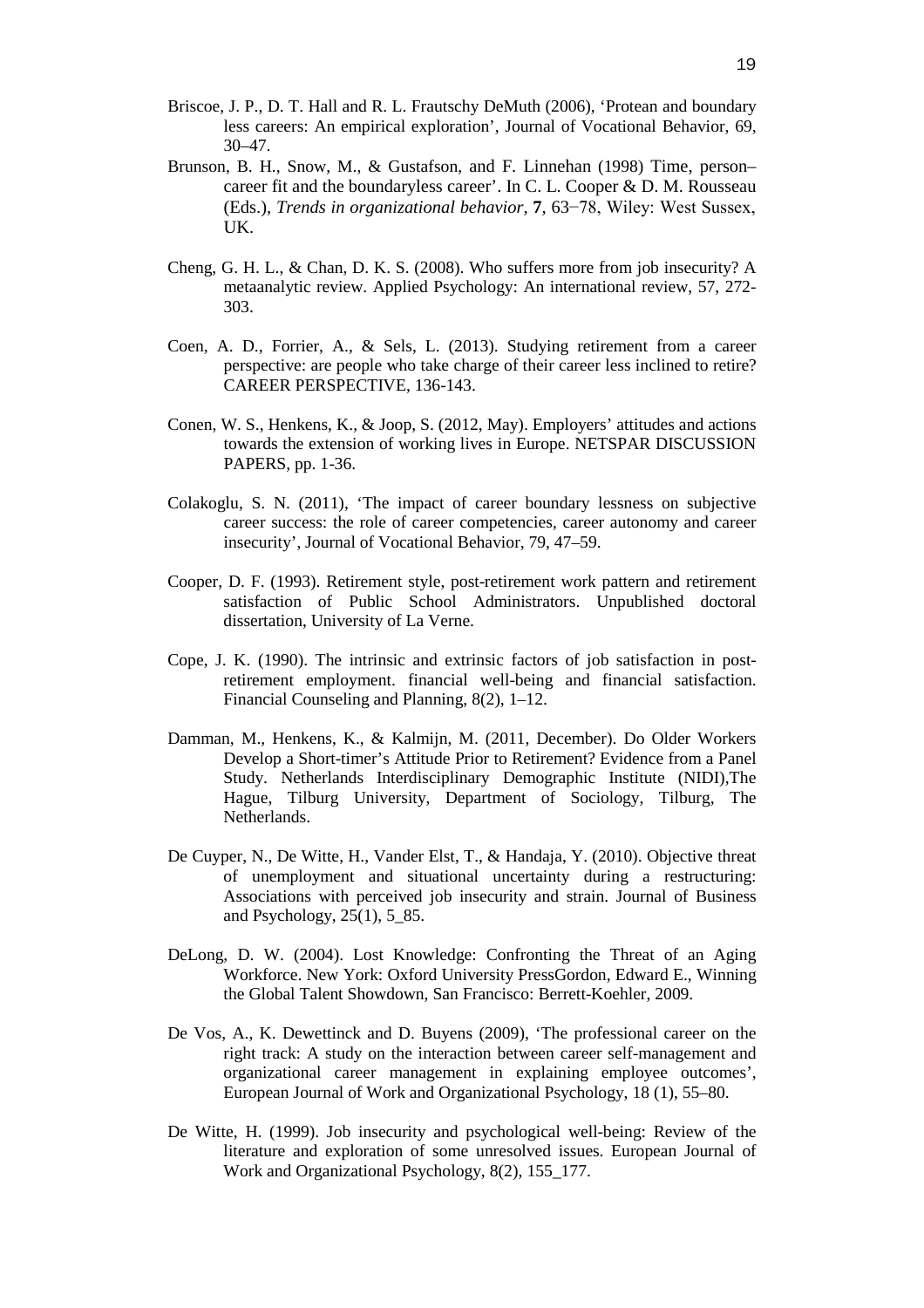- De Witte, H. and K. Näswall (2003), ''Objective' vs. 'subjective' job insecurity: Consequences of temporary work for job satisfaction and organizational commitment in four European countries', Economic and Industrial Democracy, 24, 147–186.
- Diener, E., Emmons, R. A., Larsen, R. J., & Griffin, S. (1985). The Satisfaction with Life Scale. Journal of Personality Assessment, 49, 71-76.
- Dingemans, E. (2012, May 31). Bridge employment after early retirement:A bridge to better postretirement well-being of older adults? Research Master Social & Behavioral Sciences, pp. 7-21.
- Dorfman, L. T. (1989). Retirement preparation and retirement satisfaction in the rural elderly. Journal of applied Gerontology, 8(4), 432–450.
- Ekerdt, D. J., & DeViney, S. (1993). Evidence for a preretirement process among older male workers. Journal of Gerontology: Social Sciences, 48B(2), S35- S43.
- Elder, G. H., Jr. (1995). The life course paradigm: Social change and individual development. In P. Moen, G. H. Elder, Jr., & K. Luscher (Eds.), Examining lives in context: Perspectives on the ecology of human development (pp. 101- 139). Washington, DC: American Psychological Association.
- Evans, L., Ekerdt, D. J., & Bossé, R. (1985). Proximity to retirement and anticipatory involvement: Findings from the Normative Aging Study. Journal of Gerontology, 40(3), 368-374.
- Feldman, D. C. (1994). The decision to retire early: A review and conceptualization. Academy of Management Review, 19(2), 285-311.
- Floyd, F. J., Haynes, S., Doll, E. R., Winemiller, D., Lemsky, C., Burgy, T. M., Werle, M., & Heilman, N. (1992). Assessing retirement satisfaction and perceptions of retirement experiences. Psychology and Aging, 7(4), 609–621.
- Forteza, J. A., & Prieto, J. M. (1994). Aging and work behavior. In H. C. Triandis, M. D. Dunnette, & L. M. Hough (Eds.), Handbook of industrial and organizational psychology (pp. 447-483). Palo Alto, CA: Consulting Psychologists Press. 189. 209-223.
- Forteza, J. A., & Prieto, J. M. (1994). Aging and work behavior. In H. C. Triandis, M. D. Dunnette, & L. M. Hough (Eds.), Handbook of industrial and organizational psychology (pp. 447-483). Palo Alto, CA: Consulting Psychologists Press.
- Gaillard, D. D. (2008). When a "worker" becomes an "older worker" The effects of age-related social identity on attitudes towards retirement and work. Career Development International, 13(2), 168-186.
- Gall, T. L., Evans, D. R., & Howard, J. (1997). The retirement adjustment process: changes in the well-being of Gezondheid, 22(4), 153-172.
- Hall, D. T. (2004), The protean career: A quarter-century journey', Journal of Vocational Behavior, 65 (1), 1–13.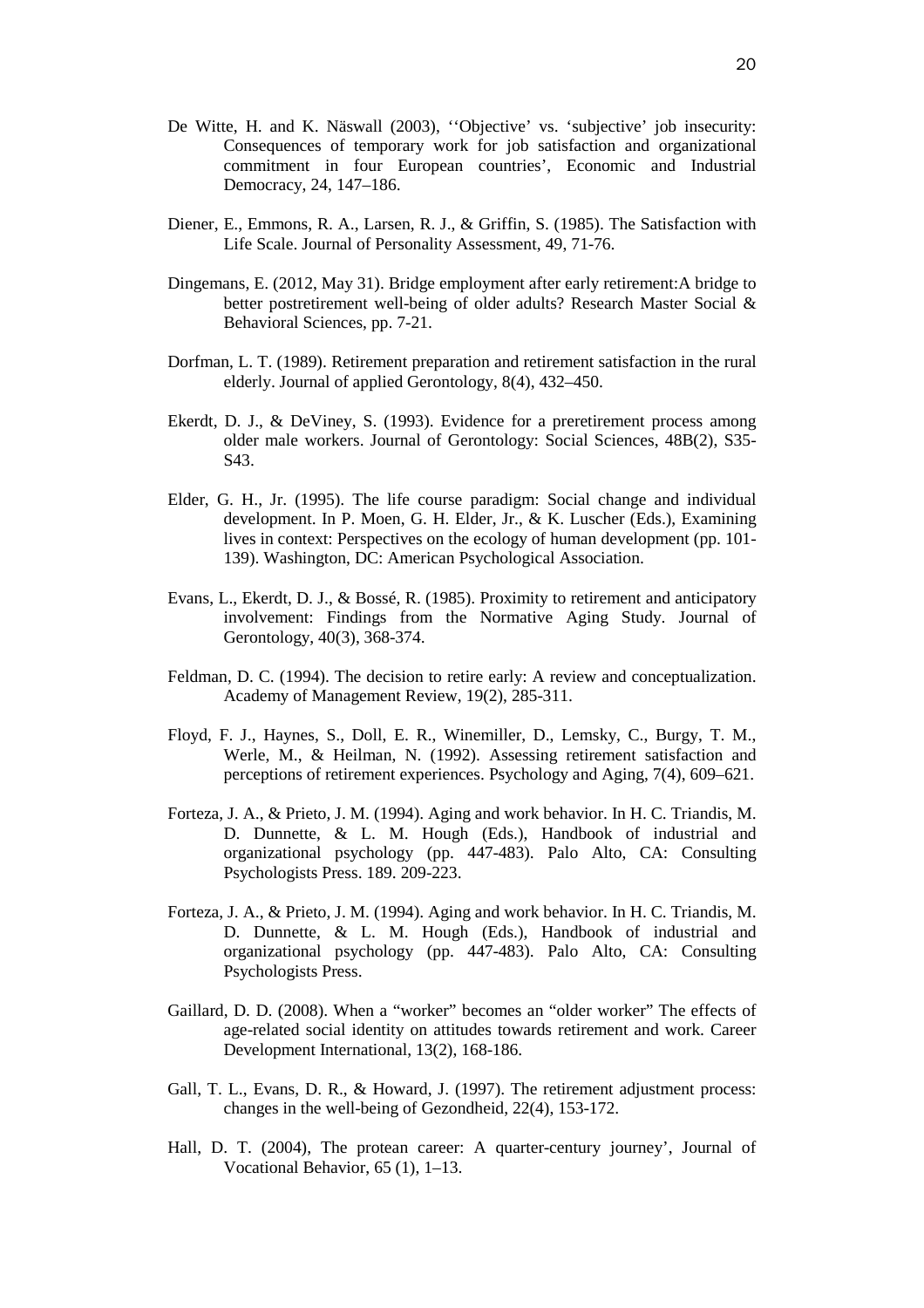- Hall, D. T. and D. E. Chandler (2005), 'Psychological success: When the career is a calling', Journal of Organizational Behavior, 26 (2), 155–176.
- Harold W. Elder, P. M. (1999). Does retirement planning affect the level of retirement satisfaction? Financial Services Review, 117-127.
- Henkens, K. (1999). Retirement intentions and spousal support: A multi-actor approach. Journal of Gerontology: Social Sciences, 54B, S63-S74.
- Hidding, R., Jong, A. de, Krestin, M., Severijnen, T., Tromp, H., Vermeulen, M., Visman, L., and Zuijdervliet, J. (2004), De oudere werknemer. Omgaan met vergrijzing in de organisatie, STECR, Hoofddorp.
- Hobfoll, S.E., R.J. Johnson, N. Ennis and A.P. Jackson (2003), 'Resource loss, resource gain and emotional outcomes among inner city women', Journal of Personality and Social Psychology, 84, 632-643.
- Hoyle, R. H., & Panter, A. T. (1995). Writing about structural equation models. In R. H. Hoyle (Ed.), Structural equation modeling. Concepts, issues, and applications. (pp. 158-176). Thousand Oaks, CA: Sage.
- Hu, Li-tze; Bentler, Peter M. (1998, Dec ). Psychological Methods, 3(4), 424-453.
- Jackson, D. L., Jr, J. A., & Purc-Stephenson., R. (2009). Reporting Practices in Confirmatory Factor Analysis:An Overview and Some Recommendations. Psychological Methods, 14(1), 6-23.
- Jones, B., 2005. Age and great invention. NBER, Working Paper # 11359.
- Karasek, R. A. and Theorell, T. (1990). Healthy Work: Stress, Productivity and the Reconstruction of Working Life, Basic Books, New York.
- Karasek, R. and Jr., J. J. and Cooper, C. L. (Eds) (1989) .Control in the workplace and its health-related aspects'. In: Sauter, S. L., Hurrell Job Control and Worker Health, Wiley, Chichester, pp. 129-159.
- Kasl, S. (2000). Health effects of involuntary job loss among older workers: Findings from the Health and Retirement Survey. Journal of Gerontology: Social Sciences, 55B(3), S131-S140.
- London, M. (1993), 'Relationship between career motivation, empowerment and support for career development', Journal of Occupational and Organizational Psychology, 66, 55–69.
- MacEwen, K. E., Barling, J., Kelloway, E. K., & Higginbottom, S. F. (1995). Predicting retirement anxiety: the male retirees across time. Journal of Gerontology: Psychological Sciences, 528(3), P110–P117.
- Moen, P. (1996). A life course perspective on retirement, gender, and well-being. Journal of Occupational Health Psychology, 1, 131-144.
- Mussen, P. (1985). Early adult antecedents of life satisfaction at age 70. In J. M. Monnichs, H. Thomae & E. Olbrich (Eds.), Life span change in a gerontological perspective (pp. 45-61). Orlando, FL: Academic Press.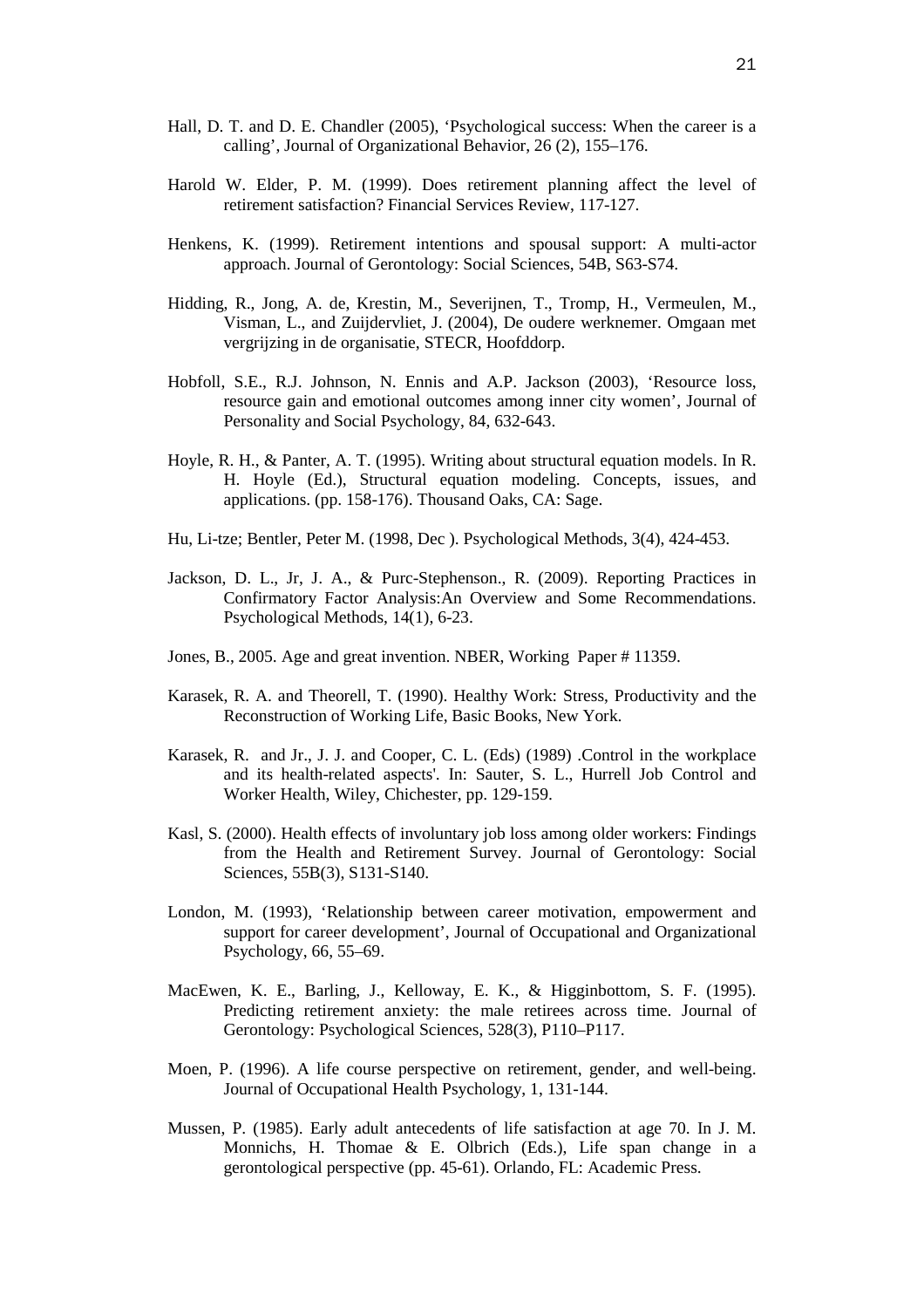- Mutran, E. J., Reitzes, D. C., & Fernandez, M. E. (1997). Factors that influence attitudes toward retirement. Research on Aging, 19, 251-273.
- Nauta, A., De Bruin, M.R., Cremer, R. (2004), De mythe doorbroken. Gezondheid en inzetbaarheid oudere werknemers, TNO Arbeid, Hoofddorp.
- Nunnally, J. C., & Bernstein, I. H. (1994). Psychometric theory. New York, NY: McGraw-Hill.
- One Voice, The Canadian Seniors Network. (1996). Issues of an aging workforce in a changing society: Cases and comparisons. Ottawa.
- Park, J. (2007, December). Work Stress and Job performance. Perspectives, Statistics Canada, pp. 5-17.
- Perspectives on the ecology of human development (pp. 101-139). Washington, DC: American Psychological Association. Palo Alto, CA: Consulting Psychologists Press.
- Reis, M., & Gold, D. P. (1993). Retirement, personality and life satisfaction: a review and two models. Journal of Applied Gerontology, 12(2), 261–282.
- Reitzes, D. C., Mutran, E. J., & Fernandez, M. E. (1996). Preretirement influences on post-retirement self-esteem. Journal of Gerontology, 51B, S242-S249.
- Remko Soer, P. S. (2012, December). Decline of Functional Capacity in Healthy Aging Workers. Arch Phys Med Rehabil, 93, 2326-32.
- Schaufeli,W. B. and Van Dierendonck, D. (1994). `Burnout, een begrip gemeten: de Nederlandse versie van roles of parental socialization and personal planning. The Journal of Social Psychology, 135(2), 203–214.
- Schaufeli, J. d. (1998). Job characteristics and employee well-being:a test ofWarr's Vitamin Model in health care workers using structural equation modelling. Journal of organizational behavior, 387-407.
- Skirbekk, V. 2008. "Age and productivity potential: A new approach based on ability levels and industry-wide task demand." Population and Development Review 34:191-207.
- Smith, D. B. D. (1990). Human factors and aging: An overview of research needs and application opportunities. Human Factors, 32, 509-526.
- Sverke, M., Hellgren, J., & Näswall, K. (2002). No security: A meta-analysis and review of job insecurity and its consequences. Journal of Occupational Health Psychology, 7, 242-264.
- Taylor, P.E., Walker, A. (1994) The Aging Workforce' attitude towards older people. Work, employment & Society, 8 (4), 569-591
- Templer, A., M. Armstrong-Stassen and J. Cattaneo (2010), 'Antecedents of older workers' motives for continuing to work', Career Development International,  $15(5)$ ,  $479-500$ .